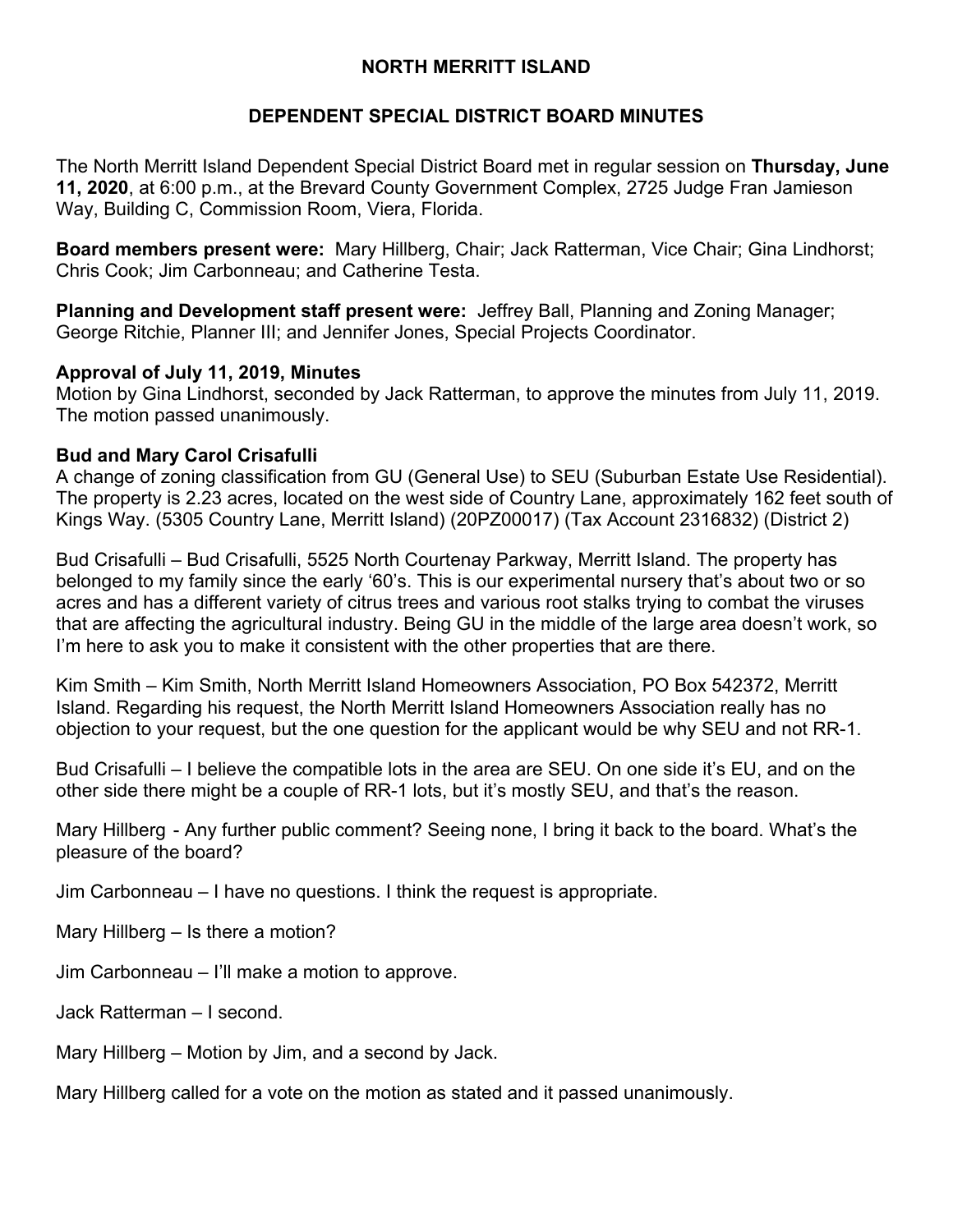### **William Clarke (Kim Rezanka)**

A change of zoning classification from BU-1-A (Restricted Neighborhood Commercial) and BU-1 (General Retail Commercial) to BU-2 (Retail, Warehousing, and Wholesale Commercial). The property is 0.80 acres, located on the east side of North Courtenay Parkway, approximately 0.18 mile south of Hall Road. (4140 North Courtenay Parkway, Merritt Island) (20PZ00038) (Tax Account 2410519) (District 2)

Kim Rezanka – My name is Kim Rezanka, with Cantwell and Goldman, and I'm here on behalf of Mr. Clarke. This is a rezoning of an existing building that was built in 2012. It's in an area that has BU-1, BU-2, and BU-1-A; the reason for the change of zoning to BU-2 is because Mr. Clarke wishes to do wholesale, a sales room, and storage rooms for marine fabricated materials. I have some information for you so you know exactly what that is. (The information submitted by the applicant can be found in File 20PZ00038, located in the Planning and Development Department). He owns a company called Transworld Distributing International, Inc., and I have pictures of the building and what he's planning to distribute. What I've provided to you is the property detail card for Mr. Clarke's property that shows this was built in 2012; also, his company's Sunbiz Transworld Distributing International, Inc. record, and pictures of his building currently zoned BU-1. This area, I know you're all familiar with, to the north of this is vacant property; to the south of it is Standard Marine, and they do fabricating and shift repair; to the south of that is Ivey's Construction; on the other side is an electrical company, a pest control company, warehousing, KDI, and Santa Cruz Construction. The reason this is requested is so he can distribute wholesale his fasteners, and that's only allowed in BU-2. With that, I would request that you approve the rezoning from BU-1 to BU-2.

Mary Hillberg – Does anyone have any questions of the applicant?

Jim Carbonneau – This is just for storing and distributing, no manufacturing?

Kim Rezanka – Correct.

Mary Hillberg – It says here there are wetlands and it says in the outline there are wetlands, hydric soils, aquifer recharge, protected species, and landscaping and tree preservations reservations. I don't think all of those are applicable, but the aquifer recharge, the wetlands, and the hydric soils, are they a lot?

Kim Rezanka – This is already a built building, so there's nothing new going on the property. He is not putting in new warehouses or containers; it's an existing building and he's just using what's there, and trying to zone it appropriately to do what he would like to do.

Kim Smith – Kim Smith, North Merritt Island Homeowners Association, PO Box 542372, Merritt Island. If, as specified, all storage is in the back, to the east of the property, then there is no objection.

Mary Hillberg – Is there anyone else who would like to speak to this item? Seeing none, I bring it back to the board.

Jim Carbonneau – Motion to approve. I don't think there is anything strange about this, it meets the uses in the area.

Catherine Testa – I second.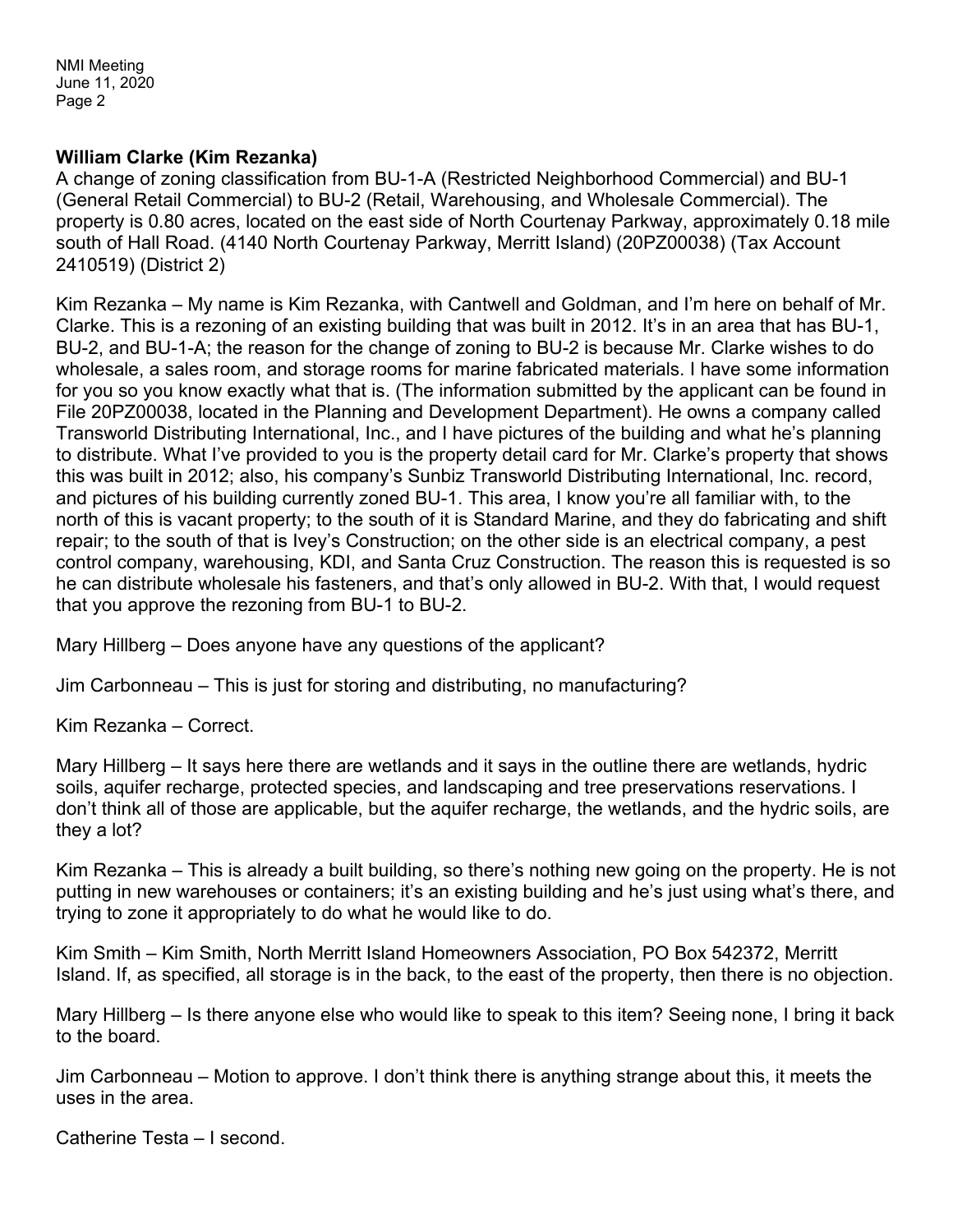Mary Hillberg – Open to discussion from the board.

Gina Lindhorst – I have no issues.

Chair Mary Hillberg called for a vote on the motion as stated, and it passed unanimously.

### **MI Plaza Group, LLC (Matthew Phillips / Kim Rezanka)**

A request of the following: 1.) removal of an existing BDP (Binding Development Plan); 2.) a CUP (Conditional Use Permit) for an Overnight Commercial Parking Lot (5.48 acres); 3.) a CUP for Alcoholic Beverages (full liquor) for On-Premises Consumption in conjunction with a restaurant (3,100 square feet) in a PIP (Planned Industrial Park) zoning classification. The property is 5.48 acres, located on the southwest corner of Duval Street and North Courtenay Parkway. (3345 North Courtenay Parkway, Merritt Island) (20PZ00027) (Tax Account 2459292) (District 2)

Mary Hillberg – Do we take each of these one at a time when we vote, or do we take all three of them? Mary Hillberg – We could do one or the other, it looks like.

Jeffrey Ball – It's all one application, so you can have a discussion first on the BDP and then move on to the CUP for the overnight parking; it's really on how you want to, but your motion needs to incorporate those three requests.

Kim Rezanka – My name is Kim Rezanka, with Cantwell and Goldman, Cocoa Village, and I'm here representing MI Plaza Group. With me is Matt Phillips, he is the representative of the company; and Sid Chehayeb, who is the engineer of record. Sid actually prepared the application and did the engineering work, so he would be the one to answer your questions regarding those matters. Mr. Phillips can answer any questions about operations. This is not his first facility, he has another facility and has done these parking and transportation facilities in the past. We recognize this is an emotional and sensitive issue to North Merritt Island and to the owners in Sunset Groves. We are seeking a CUP for overnight commercial parking and onsite consumption of alcohol, and removal of an old BDP, which was never used, it went with a conditional use permit that expired for a restaurant. The maps you have in your packet show specifically where this area is; the aerial map shows the location of Courtenay with Duval Street to the north, and with Sunset Groves to the west. This has come before you two or three times before with something similar, but this is completely different than what you've seen before, as I will detail for you as we go through this. Again, you have a location, an existing building; there was one phase that was not built, it is an empty grass lot, which will be used for 37 additional parking spaces for a total of 237 parking spaces on the entire site. The CUP for onsite consumption is only for a small area, which is also located on your map and is on the site plan. The Future Land Use Map shows this is a Planned Industrial Future Land Use and the zoning shows PIP as is along a good portion of this property to the west of North Courtenay. The plan of MI Plaza Group is to have a GoPort transportation facility. It is re-purposing a vacant shopping center that was built in 2005. The primary use for the entire property will be a transportation center. There will be a maximum of 200 cars at any time and all will have reservations. You have in your packet the coming and going of what they anticipate based on when the cruise ships come in, and you'll see it's not all 200 coming at once and not all 200 leaving at the same time, it's over the course of a week. The people who have reservations will drive in their cars, park, their luggage will be stored, and then they can use a waiting area or the restaurant/lounge. The restaurant/lounge is where we've asked for a conditional use for onsite consumption of alcohol. Only those using the parking facility and only those boarding the bus to the Port can use this facility. The lounge is only open to those who are getting on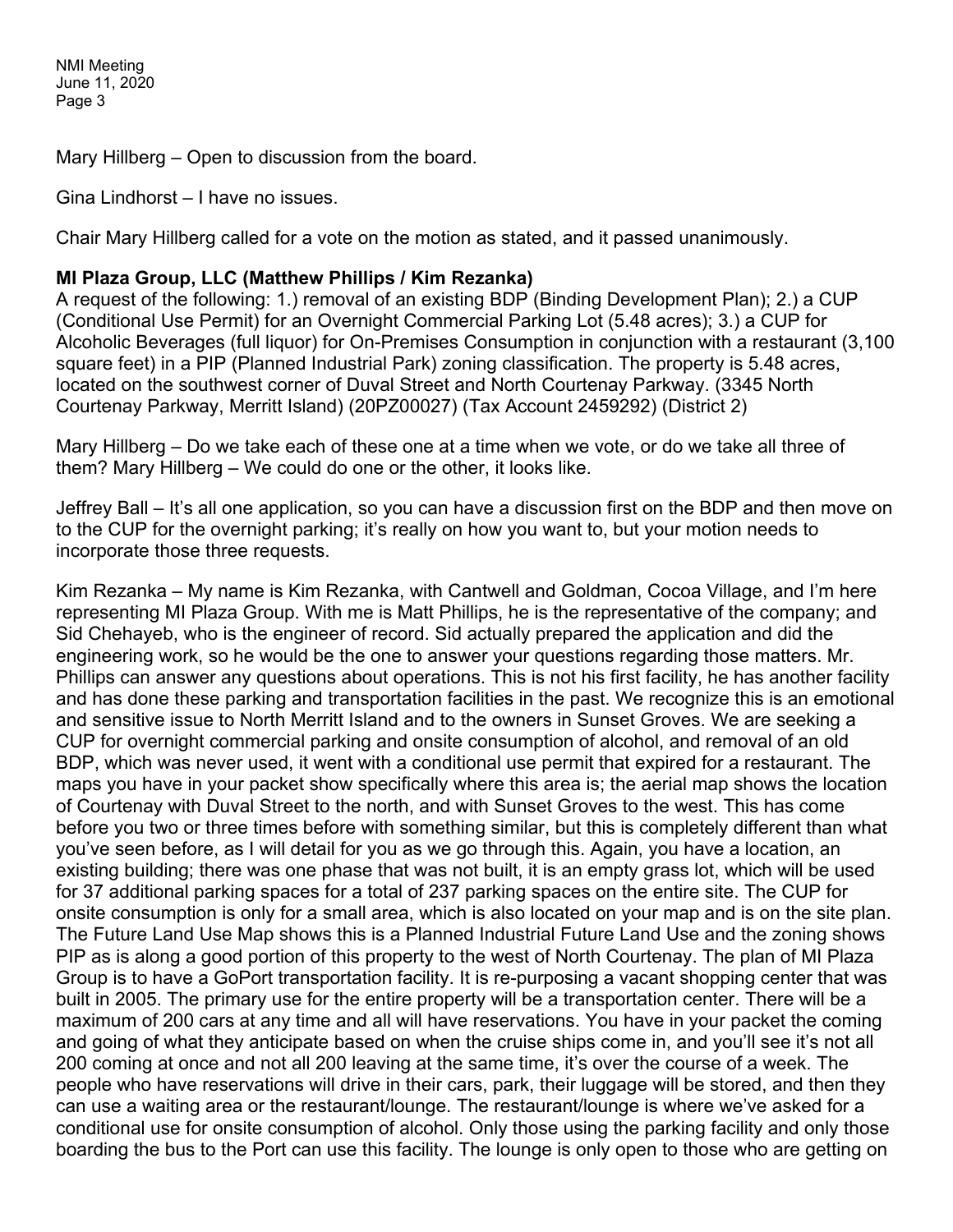the bus to go to the Port; it's not for those coming back from the cruise ships and getting into their cars. In fact, they will come back and most likely get off the bus and go straight to their cars. They will come into the parking area from west Duval and they will leave the parking area from the east Duval entrance and Courtenay Parkway. There will be no traffic from customers after 1:00 p.m. (Information submitted by the applicant can be found in File 20PZ00027, located in the Planning and Development Department) Of the packet I handed out, the first three pages were in your agenda packet; this was done in response to the numerous letters of objection that were provided to us in April. This was to try to have the neighbors understand what was going to happen at this facility. The neighbors were concerned, some of them have gone through this before, and some of them thought this had been a dead issue. They raised issues, and an email was sent to all of them because their addresses were in the public record and we wanted them to know we heard what they were saying; we really couldn't have a community meeting because of COVID, there was no way to do it. They knew what was going on here and they were all very aware of it, and there must be approximately 20 objection letters, or more like 40 because some of them were duplicates because they came from Commissioners' offices. The primary use, again, is an overnight commercial parking lot; it's not an accessory, it's primary, so there are no surplus parking spaces. All the parking spaces will be used for the overnight parking, and a few for employees. We meet all of the criteria of [Section 62-]1941.3, as we will detail later on, but this is what was submitted to the neighbors and to staff. The alcoholic beverages for onpremises consumption, I cited in there what the language of 62-1906 states. Again, only customers departing for Port Canaveral will be allowed to purchase alcohol; the alcohol services will be from 9:30 a.m. to 1:00 p.m. I mis-stated that before, but that's what we're asking and will agree to as a condition, 9:30 a.m. to 1:00 p.m. Seating will be limited to 100, will not be open to the general public, and there will be no pool hall. The operation of the facility is detailed and is also detailed in the transportation analysis that was provided. Not all customers will arrive and depart at the same time, just like not everyone is going to a movie at 9:30 a.m., they're all coming and going at different times, and it depends on when their plane arrives and depending on where they're traveling from. The anticipated rate for the shopping center was almost 2,500 trips per day, and this will be substantially less than that, as you've seen in the analysis. There are proposed conditions by staff, but we do not believe they are needed; the buffering and landscapes exist with more than 217 feet of wooded area; it's really approximately 160 on this property, plus 30 feet on the Sunset Groves property, they have a drainage easement there, so there is 190 feet from the parking spaces to any lots in Sunset Groves. We do not believe the turn lane analysis is needed because the use has less traffic than the approved use of a 27,500 square-foot shopping center. They've asked for a queueing plan, but there is no queueing plan needed because this is a primary use – people come in and they park, they don't talk to an attendant, they don't get a ticket, they come in and they park. The hours of the lounge will be from 9:30 a.m. to 1:00 p.m.; seating in the restaurant is limited to 100; limiting alcohol to beer and wine is not agreed, as the service is only for people who are leaving on a cruise ship. There was a comment of why people need to drink at 9:00 a.m., but that is a personal preference, some people like mimosas, some people are coming from Italy where there is a six-hour time difference, so there is no telling why, but this is what we're asking for, and this is what GoPort believes will help the business be successful. We agree to limit the parking to 232 spots, along with five employee spaces. These are conditions of the conditional uses we've asked for. No binding development plan is necessary because these are conditions that must be abided by without a binding development plan. The site plan shows where the restaurant/lounge will be, in the southeast corner of the property. Page 5 of the handout is some history of the area, beginning with a binding development plan that is referenced in the staff comments; it is a binding development plan that was given to the developer of Sunset Groves, the two separate plats that were done for Sunset Groves. This was to show you, on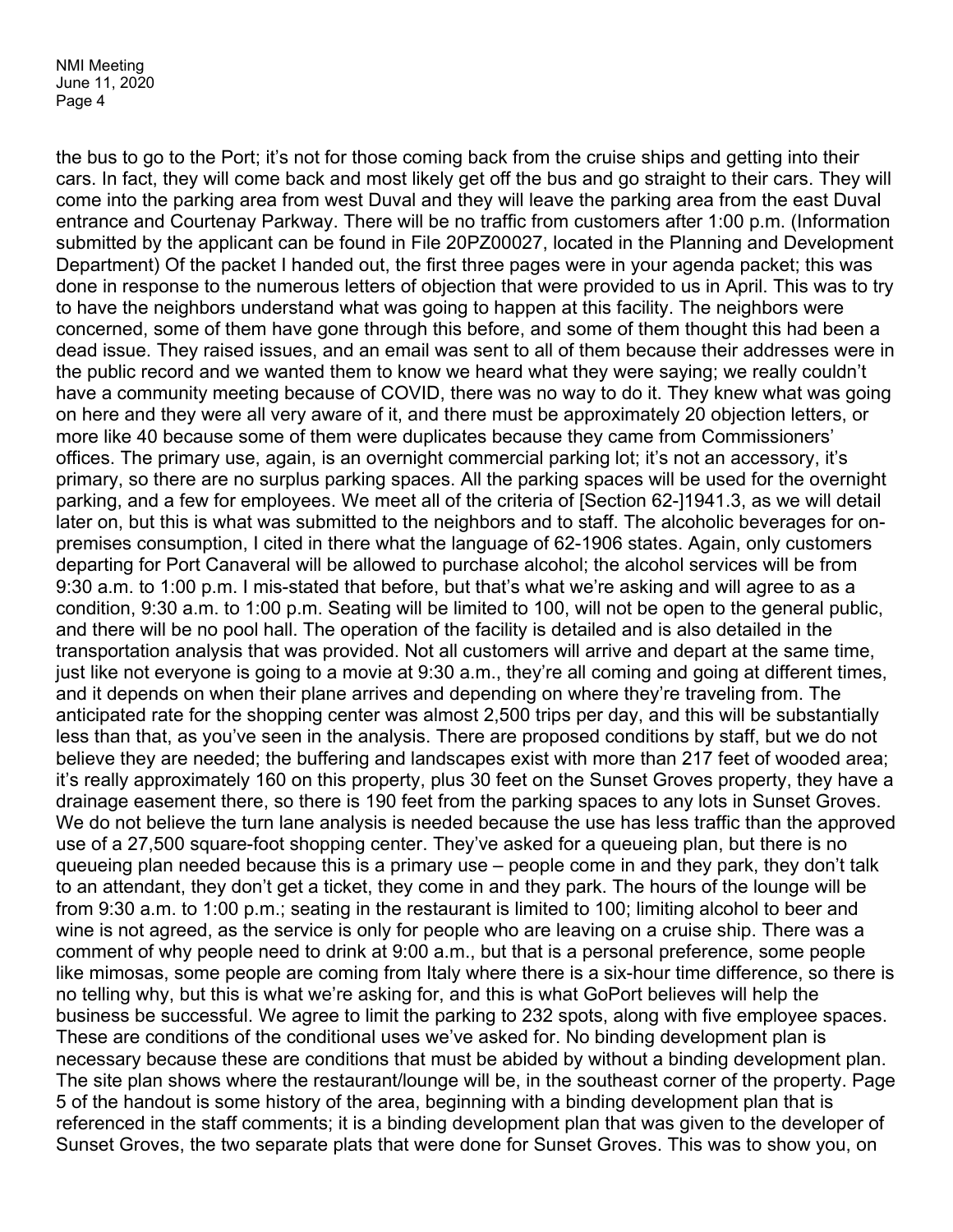Page 6, the developer was to maintain a six-foot wooden/block fence along the westerly boundary line of the real property. I don't know that that's been done, but if it has been done, that's an extra buffer. We have this parking facility, then there's a concrete block wall, then there's 150 feet to 160 feet of natural wooded vegetation, then there's 30 feet of a drainage easement in Sunset Groves, and then you have homes. Page 7 is the conditional use permit application worksheet for Z-10949; this was the 2005 conditional use request related to an upscale billiards center for competitive sports, and was to be a 10,850 square-foot building for a pool hall where they were going to bring in ESPN and have competitive leagues. It was very disconcerting to the residents because it was going to be a non-stop sports bar with billiard hall. That's why the binding development plan from last time had no pool hall and that's why we've agreed to no pool tables, because this is what happened in 2005. Page 9 shows where the 10,800 square-foot pool hall was to be; it was closer to the residents as well. That was denied in 2005 for a variety of reasons. Page 10 is a conditional use permit for onsite consumption that was allowed in 2010; it was for units 115, 116, and 117, which is on the northeast portion of the property. If you look at the fourth Whereas of the resolution, it was approved because the Circuit Court overturned the County Commission's denial of the 2008 request for onsite consumption. Pages 11 & 12 shows the order of the Circuit Court, and at the top of Page 12 the order states, "The petitioner's property is zoned PIP, Planned Industrial Park, serving alcohol on the premises of a restaurant is a permitted use within that zoning if the criteria for the CUP are met". The court found the petitioner established a prima facie case for meeting the elements. Pages 13 & 14 is an email from then-Assistant County Attorney Morris Richardson, because residents have been concerned in the past and are concerned now that the conditional use criteria can't be enforced. Mr. Richardson opines in the email, "BDPs and CUP restrictions and conditions do have "teeth" and are legally enforceable. Violations of a BDP and/or CUP can result in modification or revocation of the BDP and/or CUP and code enforcement proceedings, or fined up to \$500 per day." Page 15 shows the concrete wall, but I don't know if that was a requirement of any activities or permits from the County, but there is a concrete block wall just to the west of the parking on MI Plaza's property before the wetland, retention, and wooded areas. Page 16 is the binding development plan area that was approved in 2010. The binding development plan that we're asking to be revoked/removed starts on Page 17 and shows the onsite consumption was only for units 115, 116, and 117. Page 18 is the wall I referenced, and the picture was taken this morning. Page 19 refers to concerns by the neighbors, and a reference by staff, that the buses could cause noise. These are smaller buses than normal, they are 25 – 30 people buses, and they'll be coming and going. Bus noise is actually governed by Florida Statute, not by County Code, so they will have to comply with that. There is some statement in County Code that warning calls, like back-up beeps from buses, are not subject to the noise ordinance. Again, they will be coming in and out, they're not going to be sitting for a long period of time, and they have to comply with Florida Statutes. There is another concern about the Barge Canal, and this issue has been raised with any development on North Merritt Island. This specifies, under the Federal regulations, when the Barge Canal bridge is supposed to be open. I don't know if they are complying with this or not, but it would be good to find out, because from 6:15 a.m. to 8:15 a.m. that bridge doesn't have to open at all, and then it only has to open twice an hour. We do not believe that the 35 – 40 cars coming and going per day are going to cause a major problem with the bridge, not nearly as much as a shopping center with 2,700 trips would have caused. There is also an issue regarding an adjacent Park n Ride that put in for a permit in 2016, at 3265 North Courtenay Parkway. Staff has asked us to do some analysis based on that Park n Ride, and the site plan has expired, it expired as of May  $4<sup>th</sup>$  of this year. Lots of Honor was the prior owner who was going to do the parking lot, but the ownership has changed hands since then and the site plan is expired, so that site plan is not going to be valid and there will not be a Park n Ride there. If they do come back with a new site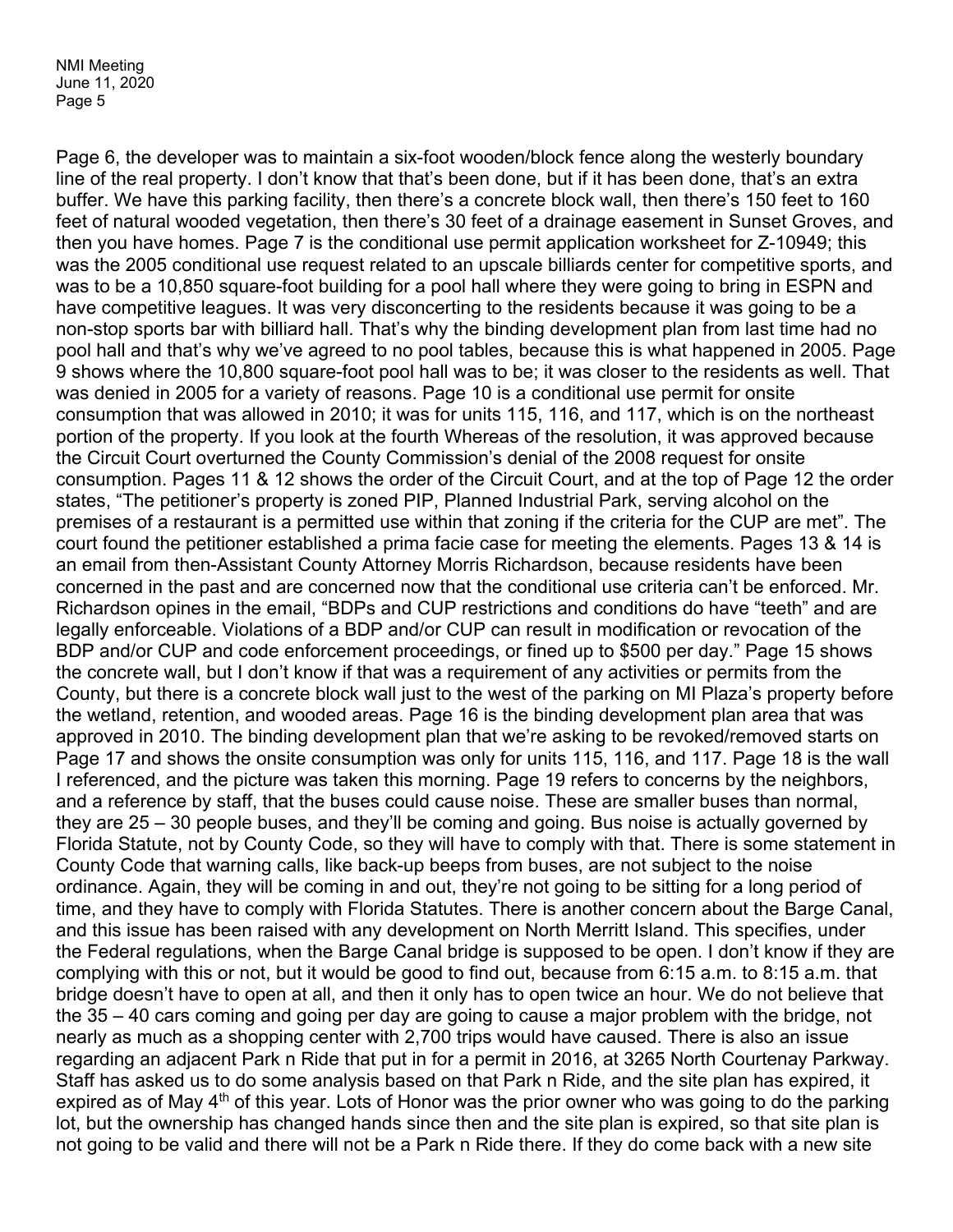plan, I believe they will have to come back to you for the CUP. Page 24 of the handout is the Comprehensive Plan policies, one of which was cited by staff, Policy 3.2, dealing with new industrial designated land, so if we were asking for PIP that would be applicable, but I do not believe it is applicable for a conditional use permit on industrial land. Policy 3.3 does appear to be relative to a CUP when evaluating the industrial development activities, and that's at the site plan stage, and that's accessibility, buffering, and a variety of other things. Again, this is an already-existing site that's already gone through site plan review, but we do have accessibility, there are three entrances and buffering. On Page 26 is the actual Code Section, 62-1941.3, Overnight Commercial Parking Lot. When you look at Criteria 1, the minimum lot size of not less than three acres, we have almost six acres. "An overnight commercial parking lot which is secondary or accessory", but this is not secondary or accessory, this is a primary use. Criteria 3 states all drive aisles and parking spaces shall be paved; they are paved, as shown in the pictures. Criteria 4 states a routing map with the routes of the shuttle service shall be provided, and that has also been included in your agenda packet. They will go down S.R. 528 to the Port, and back on S.R. 528 from the Port. Criteria 5 states a traffic study shall show if additional roadway improvements are warranted; that traffic study is in your packet, and Mr. Chehayeb can speak about that if necessary. Again, it is the opinion of the traffic engineer that none are warranted. Criteria 5(b) deals with queueing in any public right-of-way, but there will be no queueing in a public right-of-way; they are coming in and parking. Staff has actually asked for queueing internally on the site, and we suggest that's not required by your Code, and we do not believe there will be queueing because we have plenty of ample space for people to come in and park, especially if it's 35 – 40 cars per day. Criteria 6 states applicants shall submit a site plan consistent with Chapter 62 after Board approval of the CUP. There is a site plan in your packet that is still going to have to go through a site plan review at the County level through the Engineering staff. In summary, GoPort, which will be operating on MI Plaza Group's property, is planning an overnight parking for cruise customers. They will come in, they will have a reservation, most of them will be in combination with a hotel in the area, they will park there, maybe relax for a while, and then get on a cruise ship; they will then come back from the cruise ship, get in their car and leave. They likely may stay a while, all of them are booking with the hotels in Brevard County, so there are people who will be in the community and will be using gas stations, convenience stores, restaurants, and other things this county has to offer, and probably going to the beach. This is a business plan that has worked for GoPort; the neighbors may disagree that this is a good business plan, but this is MI Plaza Groups/GoPort's business plan. This is a use that has worked and MI Plaza Group believes it will work at this site, as it is a vacant, dilapidated plaza, and it will look nicer. There will be cars parked there and it won't look vacant. We understand this is sensitive to the neighbors and we do want to listen to the neighbors if they have suggestions. I haven't seen any other than 'don't come here, we don't want you', but if they do have suggestions we will hear them and certainly consider them. Thank you.

Jeffrey Ball – Ms. Rezanka, I just want a clarification. In your email you said the alcohol would be served from 9:30 to 12:30 p.m., but you just said 9:30 a.m. to 1:00 p.m.

Kim Rezanka – Yes, 9:30 a.m. to 1:00 p.m.

Jeffrey Ball – Just for the board's edification, they are requesting to have alcohol served from 9:30 a.m. to 1:00 p.m.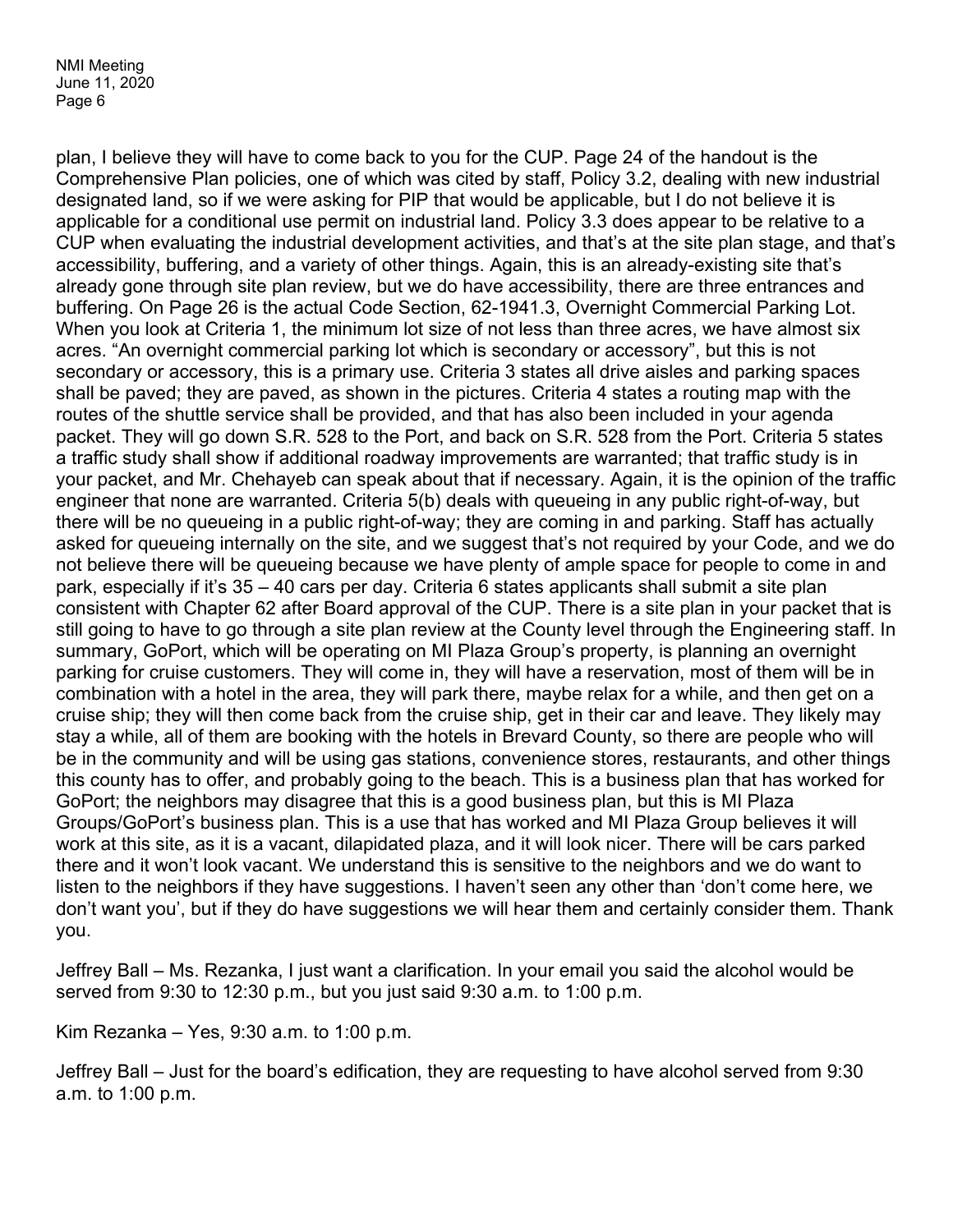Kim Rezanka – And the facility to be open from 6:30 a.m. to 1:00 p.m., those are the hours of operation. I have clarified with all of the neighbors that an earlier statement was incorrect, and it is 1:00 p.m.

Jeffrey Ball – Madam Chair, before you bring up anyone else, I want to point some information out. Ms. Rezanka pointed out the adjacent Park n Ride that was approved in 2016, yes it does expire in May of this year; however, since we are in a State of Emergency, there is an automatic continuance for six months, so technically speaking, they are not expired. The other issue I wanted to point out is the parking issue. Our Code, Section 62-1941.3, talks about an overnight commercial parking lot that is secondary or accessory to a developed site, which this is what we're talking about. With that in mind, staff did an analysis of the parking, and if you look at Page 9 of the staff comments, staff points out what the required parking is, so based on that determination there is 153 surplus parking spaces, so that's where there is a difference of opinion as far as how much parking is available. If the board decides to have the overnight commercial parking as a primary use, staff's suggestion would be to have a condition that states that this facility will not be open to the public.

Kim Rezanka – Mr. Ball, why is this not a primary use? Why are you considering it surplus?

Jeffrey Ball – I'm sorry, say that again?

Kim Rezanka – Why are you not considering this commercial parking as a primary use?

Jeffrey Ball – Because it's a developed site.

Kim Rezanka – What is it accessory to? There's no other use there.

Jeffrey Ball – It's a developed site.

Kim Rezanka – But it's not accessory. There's nothing else there, there's no retail, there's nothing.

Jeffrey Ball – Staff's interpretation of the Code is that it is a developed site. Hypothetically speaking, if five years down the road, the commercial parking lot is over, done, and run its course of business, now this is opened back up, staff can't determine the parking that's available. So, in the end, we still have to verify there is enough parking for the buildings that are onsite. Granted, the uses will change over time, but the site plan shows those buildings the way that they are.

Mary Hillberg – So, the 273 is not correct, and it's 153?

Jeffrey Ball – No, let me clarify that. There are 207 parking spaces now, so in the middle area where there is a greenspace right now, that was supposed to be another building, so what the applicant is going to do is build another 30 parking spaces to increase the overall parking to 237. That's the overall parking that's available onsite based on staff's calculation of what the existing building is that's built onsite right now, those uses would require 84 parking spaces. So, if you take 237 minus 84, that's 153 surplus parking spaces. If you look back at our Code, it says that it's surplus and for the developed site.

Jack Ratterman – I added up the uses of the other place, and I got 84 from 207, and that gives me 123 spaces, right?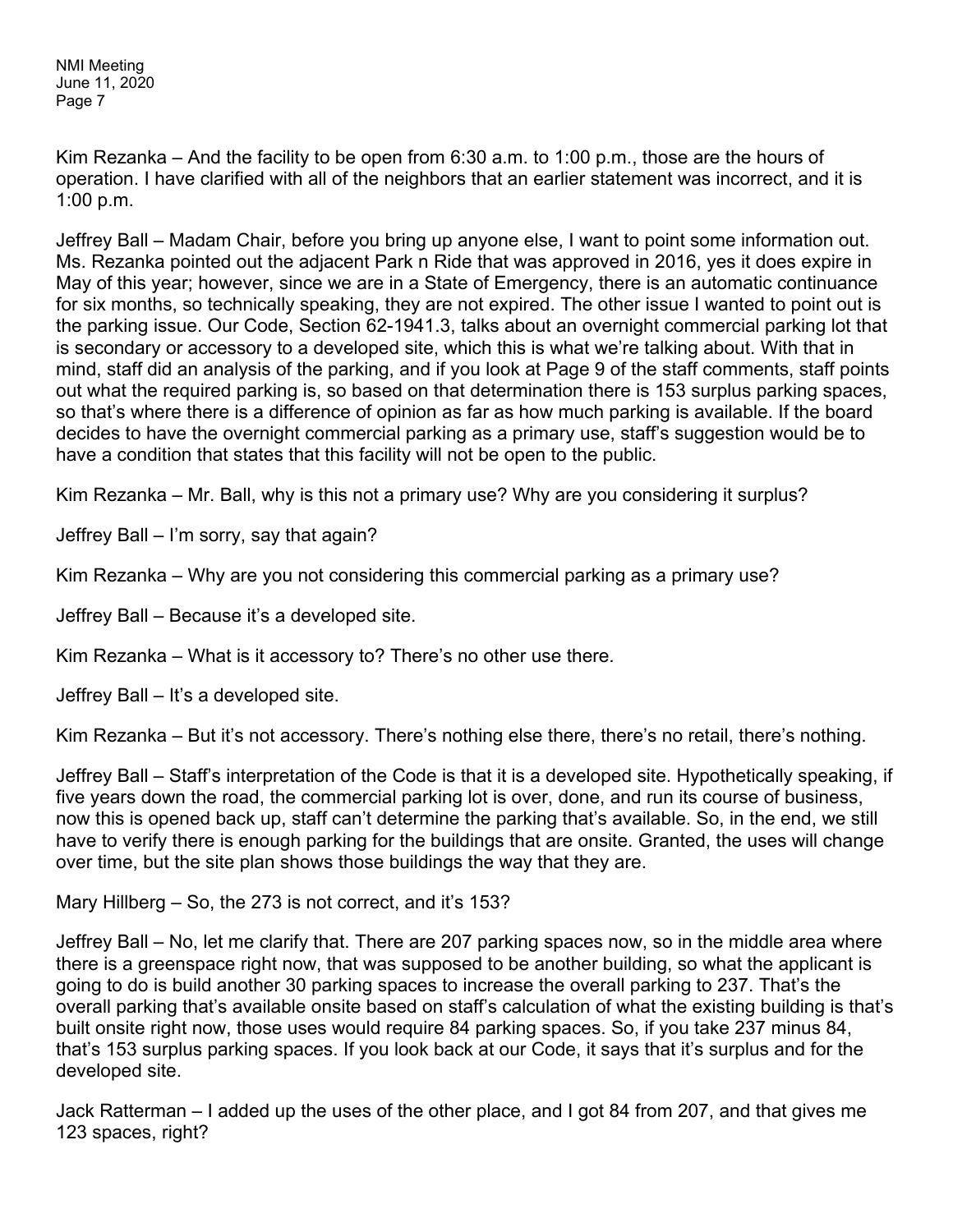Jeffrey Ball – Yes.

Jack Ratterman – And then they are going to add 30 onto the 123, right?

Jeffrey Ball – There's 207 parking spaces.

Jack Ratterman – And you're going to subtract that, the 13, 11, the 42?

Jeffrey Ball – Correct.

Jack Ratterman – That's 84, and 84 from 207 is 123, correct?

Jeffrey Ball – No, they are building another 30.

Jack Ratterman – Ok, but without that 30, if you subtract that, you're going to have 123 spaces, and then you're going to add their 30….ok, I see where you got it.

Kim Rezanka – We would ask that you add a condition to the conditional use permit that there shall be no other uses but overnight parking.

Jeffrey Ball – That's agreeable.

Kim Rezanka – That would give us 237 spots, with five for employees.

Jeffrey Ball – I don't know if you all understood that, but what Ms. Rezanka is asking for is to place a condition that the commercial overnight parking is the primary use, and that way she would have the full use of the 237 parking spaces, five of which would be staff parking.

Jack Ratterman – The other businesses in the warehouse, are they going to go away? You have 11 spaces for business complex use. What's going to happen to them?

Matthew Phillips – Matthew Phillips, 540 Riverside Avenue, Merritt Island. To answer your question, we have two residents there on the property now that are there month-to-month and one of them in the back using that largest spot is building a warehouse right now, so he will be leaving probably whenever we start this. The workout area is a gentleman who has been there for about 10 years, and we would like to work it in with him; he's a very nice man and he likes being there, but by the same token I might just ask him to leave as far as that goes because of where his workout area is. Unfortunately, we will probably ask both tenants to leave.

Jack Ratterman – So, the 42 parking spaces for the warehouse, you're not going to have the warehouses anymore?

Matthew Phillips – No. The virtual deal for the whole plaza is to have that one spot for alcohol consumption for those three hours, and then the rest of it would be used for what we call luggage storage. Luggage storage is a new concept with traveling where people would be sending their luggage from where they are instead of bringing it on a plane, a train, or a car, they would ship it to us, and when they go to the ship we will take their luggage over there. We will be using those individual bays for luggage storage. Basically, we just have to keep the rain off of it.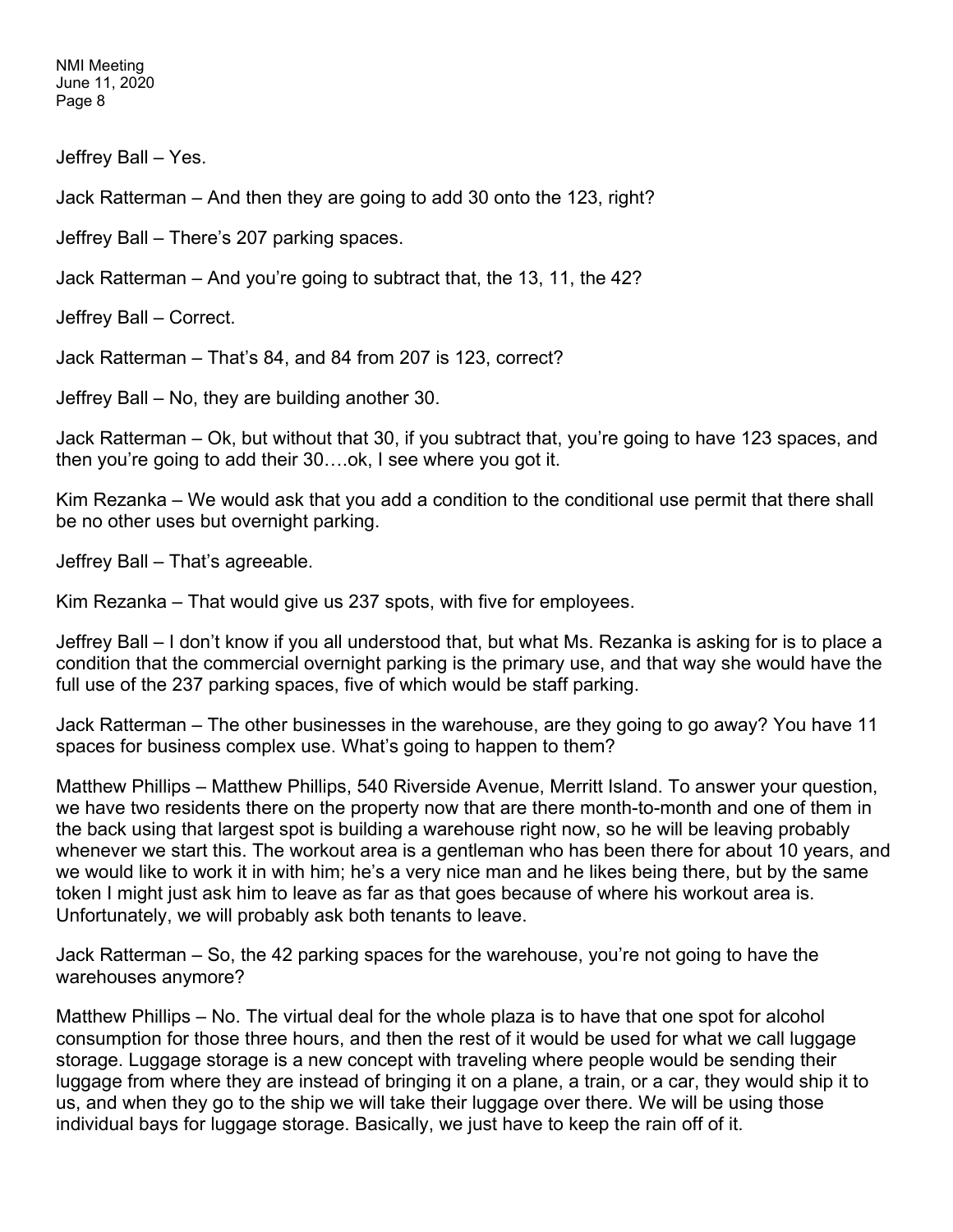Jeffrey Ball – Ms. Rezanka, by adding that condition that the overnight commercial parking is the primary use, I would like to ask that a condition be placed on there that you would revise your site plan to show that that's the primary use.

Kim Rezanka – Ok.

Jack Ratterman – Can you show me where you are going to add the 30 parking spaces?

Mr. Phillips approached to board and indicated on a map where the additional parking spaces will be located. Any comments made were not audible.

Matthew Phillips – That's a green area right now, and that's where a 10,000 square-foot building was approved, but we're not going to build any more buildings.

Kim Rezanka – The greenspace on the aerial map is where the new parking spaces will go, as referenced in the site plan.

Chris Cook – I'm looking at the depiction on the greenspace and it shows about 60 spaces, and now you're saying there's only going to be 30?

Sid Chehayeb – My name is Sid Chehayeb, I'm with Consulting Civil Engineers, 3650 Bobbi Lane, Titusville. We have a plan for the 30 spaces. It has to go through site plan review with the County, so it hasn't been approved, the additional parking spaces, yet, but those are the spaces that are going to go where the 10,000 square-foot building was going to go. That was approved in early stages and it's in all County plans showing the 10,000 square feet.

Chris Cook – So, it's only going to be 30 spots and not the 60 shown?

Sid Chehayeb – Yes.

Chris Cook – Ok, that answers my question.

Kim Rezanka – Mr. Cook, I believe the site plan in the packet incorporates spaces that are to the south of there.

Chris Cook – I was just counting the spaces that were in the green area. For staff, since that is not paved, is that going to increase their surface water retention requirements?

Jeffrey Ball – That will all be discussed at their site plan review. Yes, they would be increasing their impervious surface area, so as part of the review process with their site plan, our engineers will take a look at that.

Mary Hillberg – Does anyone else on the board have a question for the applicant?

Jack Ratterman – I have a question about your liquor license. You're going to ask for a full bar, correct?

Matthew Phillips – Yes, sir.

Jack Ratterman – How many hours is the restaurant/bar going to be open?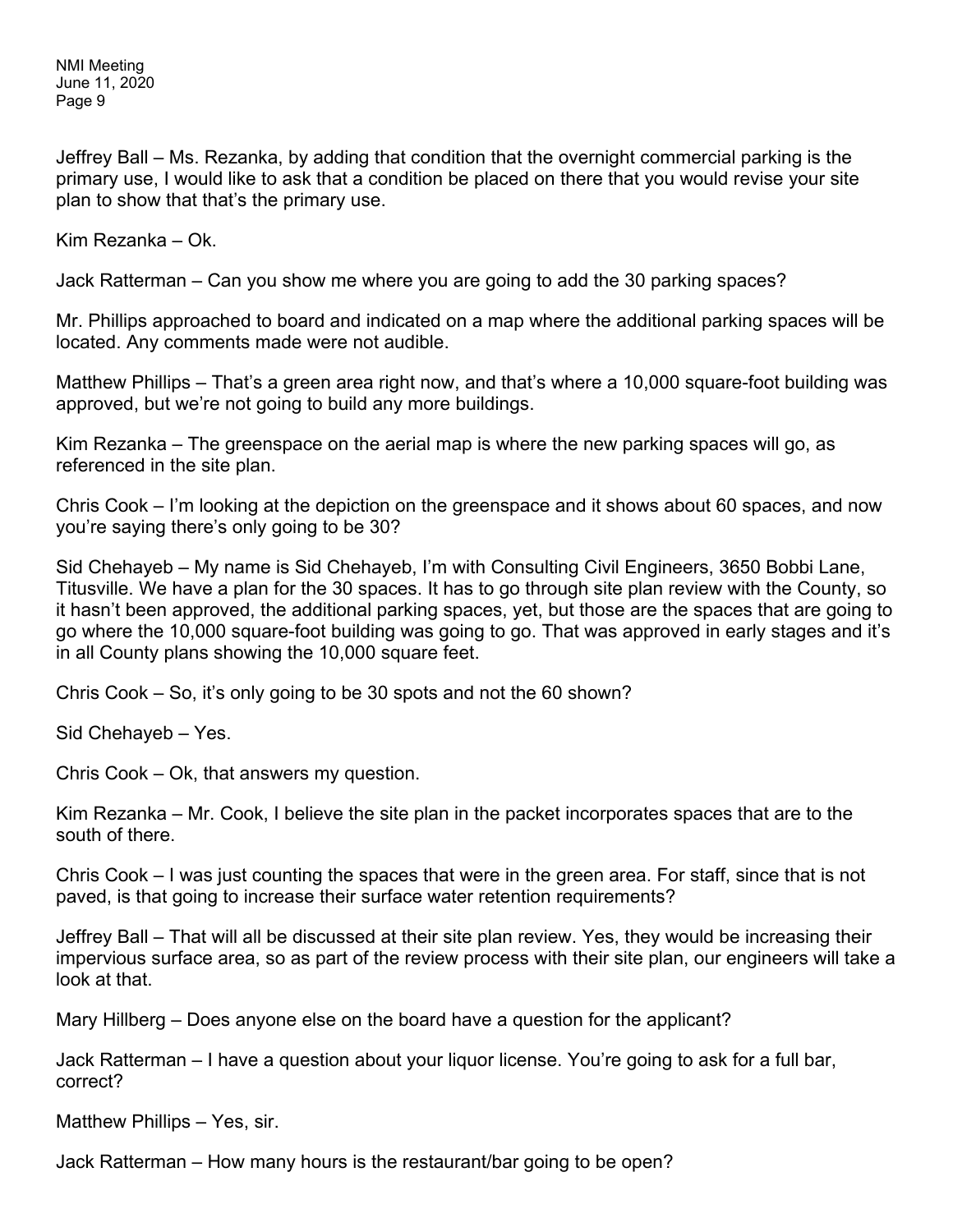Matthew Phillips – 9:30 a.m. to 1:00 p.m., so it will be three and a half hours, it's just a cocktail for somebody who's getting on a cruise ship.

Jack Ratterman – I called the State liquor license board today and asked them. First, I wanted to know how much a liquor license cost, and they said about \$265,000 for Brevard County. They also told me that it had to be open a minimum of eight hours, so you're not going to make that. Then they said it had to be opened up 110 days. Maybe somebody hasn't done their homework, because right now you won't make the liquor license. If you have the money, you're not making the hours.

Matthew Phillips – We can extend the hours, so that's not a problem, we can keep it open, but it's basically it's a private scenario just for the people coming there to park and then leave. It's not going to be open for the public, so we'll be happy to change it to eight hours a day if that's the rules; we want to follow the rules.

Jack Ratterman – On the access, it says, "Access control/fence perimeter". How are you going to control the access? Are you going to have a gate there, or a guard house when they come in and out?

Matthew Phillips – No, they're just going to come in. Let's say it was just a regular plaza, people would just come in and park; we're only going to offer as many reservations as we have parking spots, so everybody leaves between 6:30 a.m. and 9:00 a.m., that's when everybody comes off the ship and leaves. We're only going to have the max amount of the people that left. You run cruises five days a week, so you have about 30 – 40 cars coming in a day, max, because they are all staggered out between those five days. Some days may exceed a little bit more than that, but pretty much between the 40 and max of 60 cars a day is what we're talking about.

Jack Ratterman – You don't think you're going to have any problem with leaving cars there overnight? No security problems?

Matthew Phillips – No, it's Merritt Island, there's no crime in Merritt Island. I've been there a long time and I haven't witnessed any crime in Merritt Island. I'm sure there is crime in Merritt Island, but in that particular area there, I've been around that property quite a bit and between the police and the lighting we just had put up – we had two lights put up on the front, two more lights put up on the side, and the entire back lit, so the entire lot is now lit, and once this gets going there will also be video on there and then there will be gates so you can't come in unless during the hours of 6:30 a.m. and 1:00 p.m. during cruise days. Those are the only hours that this establishment is going to be open.

Jack Ratterman – How about the bus stop there? Your primary entry is going to be through Duval Street, correct?

Matthew Phillips – Correct. It's going to be part of it, we have three. We have one right off the main drag that you can come in, and we have the other two, but we have a flowchart on the best way to do it and that's what we're going to follow, which is whatever Sid suggested.

Jack Ratterman – Staff says they recommend that you avoid residential areas.

Matthew Phillips – Correct. The bus stop is being picked up in a commercial area, which is a little beyond me. You have Mr. Crisafulli's construction company on the right when you pull in, you have us on the left and you have the bus stop there. I'm confused on why there is a bus stop in a commercial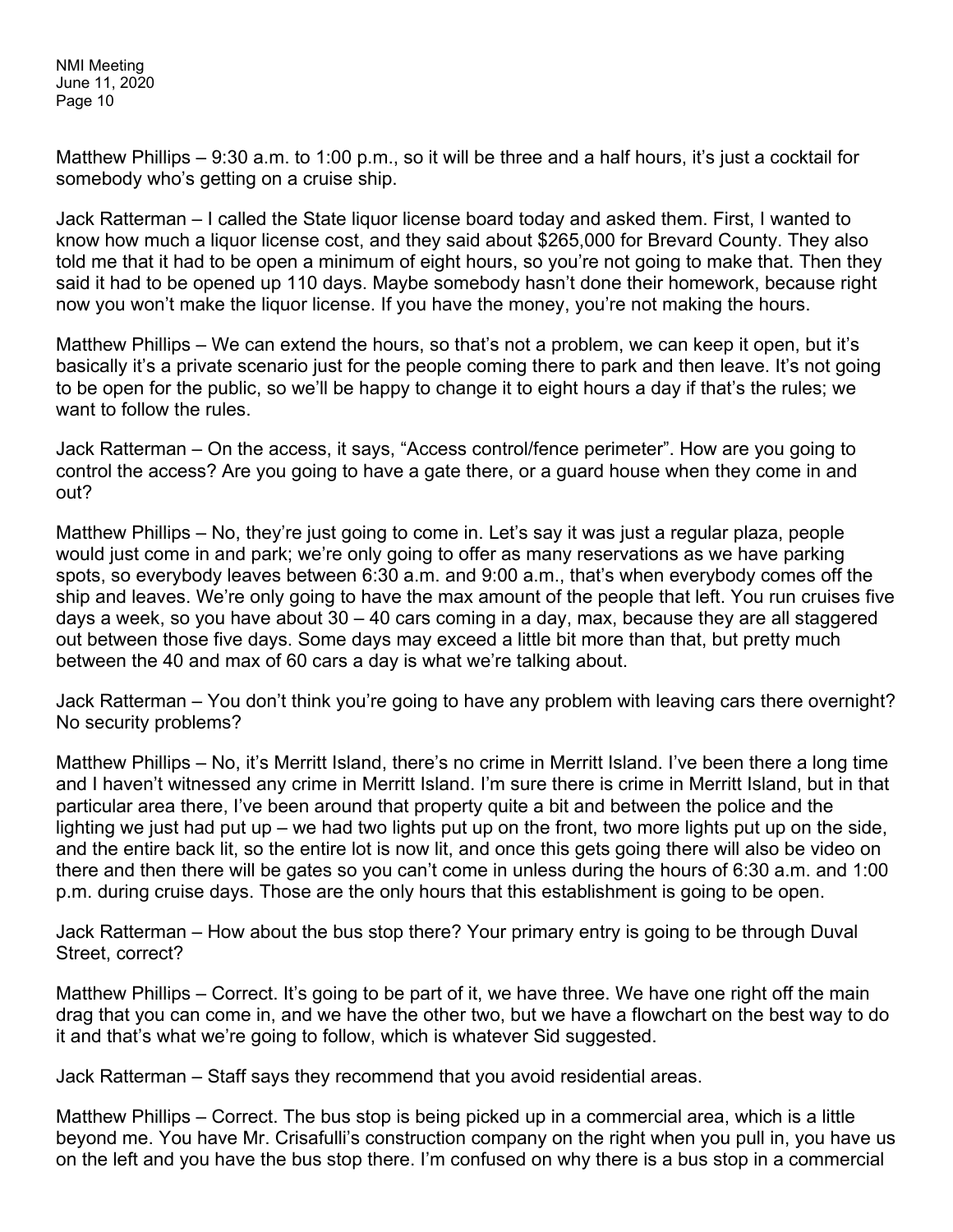area and why the pick up and drop off of these children isn't in the residential area where the children live; they actually walk out of where they are now and go to a commercial area to be picked up by a bus. I would make a suggestion that you might want to look at that because for safety, whether this goes through or not, I have five children and I would probably want them picked up closer to my house and not further away from my house.

Jack Ratterman – I'm glad you talked about that. There's elementary kids that get picked up there, there's middle school kids that get picked up there, and high school. So, that's from 7:00 in the morning until 5:00 p.m. I wondered about that, too, so I called Brevard County School Board and learned two things. Buses do not go into cul de sacs, and when you go into Sunset Groves, there is a cul de sac at each end. I asked about backing up, and they said buses do not back up because when buses back up they run over people. That's why that bus stop is there. The primary entrance will be past the bus stop and all of those kids are going to be standing out there. The School Board said they had issues with the bus stop being left there and that many cars going by there.

Matthew Phillips – Well, if you open it up as a regular plaza, there would be 70% more cars coming in than what we're allocating for right now. We're talking about 35 cars over a three-hour period in the beginning and leaving, and then another 30 – 40 cars coming in on another three-hour period coming in, so that's going to be 70% less. If you're addressing the concern of the amount of cars and the children there, that kind of answers itself.

Jack Ratterman – You're saying hypothetically there's going to be that many.

Matthew Phillips – Not hypothetically. There's only 200 parking spots. If you have five cruise days, and you have 30 cars on this day, 30 cars on this day, and 40 cars on that day, then when those cars leave, only that amount of cars can go out. So, it's not like a one spot, like a movie, like she was saying, where at one time everybody is coming in and everybody is going out. It doesn't work that way.

Jack Ratterman – No offense to any of our brothers and sisters throughout the United States, but I would not want people coming in, passing my kids, from who-knows-where in this country, and they come in and park there, and then they're going to leave, who-knows-where to go back to. To me, that's a real safety issue. If it's a local plaza, you're going to have local people there.

Matthew Phillips – I don't understand what you're trying to say. Obviously, it's very popular, but I don't know what you're saying. It's a use for people in an industry, whatever that may be. Our company started 12 years ago out of our house on Merritt Island with my partner, so we've worked extremely hard the last 10 years to do this. We have a very growing society here that has a lot to do with tourism, the space center, and all kinds of different things that come in here. This plaza has been there for over 15 years empty, so if there was this great need and want and desire for a local market to get in there and rent, it probably would have never been for sale, but it's been there for 15 years vacant, not doing anything, where you might have had some more crime if someone didn't come in and put up lights all over the place, and cut all the trees, which I personally did myself, cleaned up all the garbage and so on to make it look a little bit better. As we progress, we will keep doing that.

Jim Carbonneau – I would like to disclose that my daughter works for Sid Chehayeb's engineering company, but we have not discussed this project at all.

Mary Hillberg – We'll let the audience speak.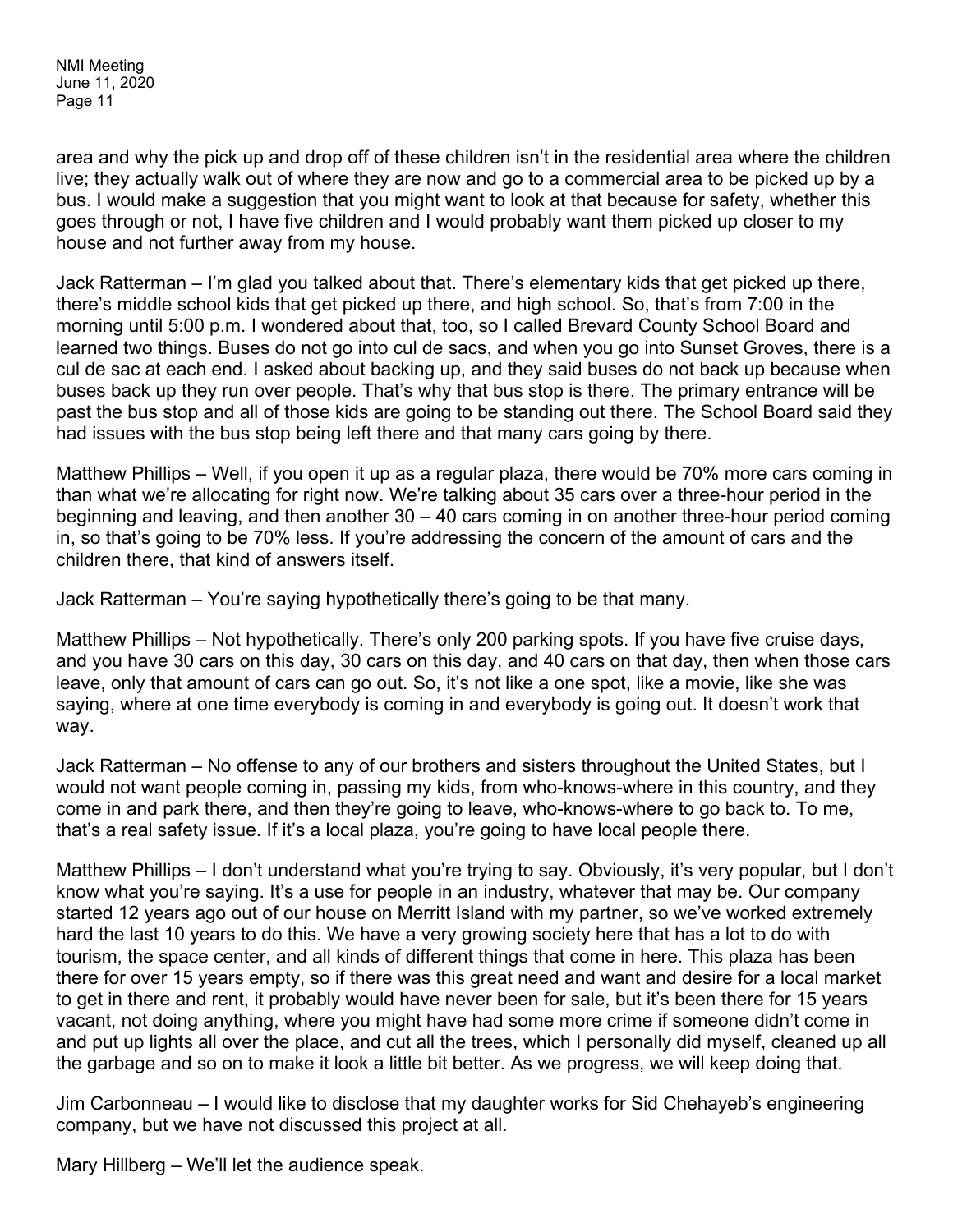George Kraft – My name is George Kraft, I live at 852 Killarney in Sunset Lakes, Merritt Island, and I'm a 21-year resident there. In those 21 years I've seen a lot, and it's actually rewarding to see people come out now here and the number of people who have objected to this more than once. I know when I came to talk at North Merritt Island when Jack was there and we talked to the engineers who were talking about the stormwater drain system, the stormwater drain system in rain events really sparked my interest and I didn't hear anything at all about their mitigation plan. I did hear the fact that if they add more, the engineers would come back and talk about it. When those engineers get together they put on binoculars…..if they would put on binoculars then they wouldn't have a myopic view. They look at the Florida Statutes and say they are okay. This is the proposed fourth parking facility up there and other things that are going on. I have spoken to everybody that will listen; I've been to lots of boards and people have listened to what I have to say. When you have a rain event and you have runoff from automobiles that are parked, you have a lot of pollution, and that pollution right now goes into the Indian River Lagoon. When the politicians say they are serious about the Indian River Lagoon, and then they approve large parking facilities, acres and acres and acres, where in the proposal it says the runoff goes into the Indian River Lagoon. I appreciate the fact that safety was brought up here. In my 21 years living on Merritt Island, the Florida Department of Transportation has identified State Road 528 and State Road 3 as currently one of the 10 most dangerous intersections in Brevard County. I've personally witnessed accidents there, including with a school bus, and nobody was hurt that time. On our street behind us, on North Tropical Trail, I've seen death, so it's important to me, safety is so important, but when you take that intersection with the Shell station and the Marathon right there, it's never been designed for what is going on, and I have brought this to their attention over and over and they keep telling me, "Yes, we're going to, going to, going to". It's going to have to stop; this is where the rubber meets the road. You cannot allow thousands of cars at an intersection that's destined to be the evacuation route; that intersection floods, and when it floods, where do people go? Right now, the Barge Canal, the timing for it to open and close is questionable, I don't think they're on the Coast Guard standard. The department of transportation told me there's not enough real estate for a fly-over or anything else, so when 528 becomes six lanes it's going to be even more of a nightmare at that intersection. You guys are way above my pay grade, so you guys are going to make the decision, but I implore you to listen to people, take it to the heart for safety, and don't anybody ever need an emergency vehicle if they're coming from 528 one way or the other, because I don't think they'll make it.

Thomas Valk – My name is Thomas Valk and I'm a resident of Sunset Groves, 3231 Biscayne Drive, and I'm also speaking on behalf of my wife, Kimberly Carlisle. I'm here today to express my concerns about this change in zoning. If I use the wrong words, please forgive me, I'm not an attorney, and I'm not a board member. What I am is a citizen and I've been a citizen of Florida for 25 years and I've come to know and love Florida very well, and I appreciate our tourism, it gives me some benefits in life that I can't experience in some other states. I'm not here trying to ban tourism; I'm here as a resident. Specifically, I'd like to speak to the letter that I believe the attorney referred to about the business plan for this location. While nicely written and covers a number of topics, it lacked detail and has caused me great question in a number of areas, so I'd like to discuss a couple of those areas. The letter was penned by David Ledbetter of GoPort and it was dated April 8<sup>th</sup> of 2020. My first point on this subject is in section 4 of that letter. The letter states that all the customers have a reservation, but it does not state if the reservation is for a specific time. This is highly important and a concern to me because the good folks from GoPort, try as they may to explain that there's not going to be much traffic, that it's going to be spread out, they didn't say anything about how they were going to control the traffic and the amount of traffic. They simply stated that they had a reservation system. There is a high potential to have high traffic loads at specific times. Furthermore, they stated in their business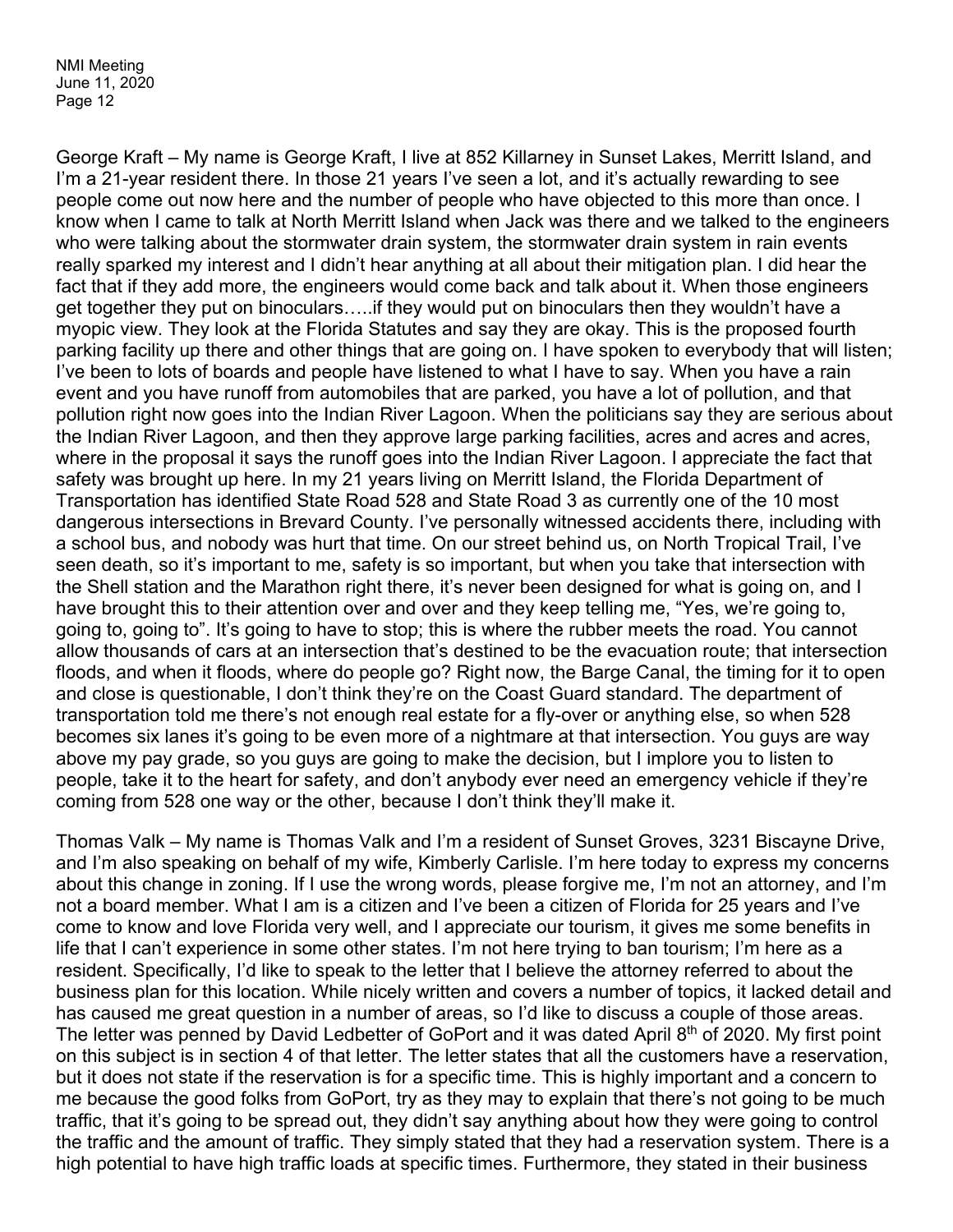proposal that it was only going to be open for approximately six hours total, so I don't know where those traffic times are going to build up at, but that's a fairly short window for traffic. The MI Plaza Group continues on to state that 50% of the travel will be from the north. I would have to say that at best that's an assumption and there's no guarantee of the route. I'm assuming that was added into the statement to say that vehicles would be coming from the north, down Courtenay Parkway, and turning right into the facility; however, I haven't seen anything that substantiates that claim that's been provided to us as residents. The letter goes on to state that the traffic will only be limited to the five cruising days at the port. On paper, that seems nice; however, there's nothing in the letter that expresses to the residents about the future growth of the Port. We all know there's a push to expand the Port and bring in larger cruise ships, and there is to be more traffic with the cruise ships. That was glazed over in this letter and in the statement earlier. Also, I question the statement that was made by the attorney of 35 – 40 cars a day and then was changed right here before you of up to 60 cars per day; that's very concerning, that I don't feel I'm getting accurate information. Furthermore, it doesn't sound like the proposal is provided accurately. There was no notation in there for the Port expanding; they say it's a limit of five days, but by using the math they are using of 35 – 40 cars a day, that we have to basically split in half, so it would be 16, 17, 20 cars going in, and 20 cars going out, correct? That math doesn't add up over five days; that doesn't fill the spots; that doesn't make the business viable. Furthermore, they have stated there's no traffic after 1:00 p.m.; however, as Jack Ratterman stated, their liquor license can't be approved unless it's eight hours, and once again they changed their story from only operating three hours, but now they have to do it for eight, which changes the proposal substantially, in my opinion. The current traffic and strip mall was identified, as the attorney stated, as 2,499 vehicles at that intersection for that property to handle; however, I will remind you that they've been very open about only operating a limited number of hours at that facility. When traffic studies are performed, they are performed over a period of time of which the business is intended to be open; therefore, I believe that to be false information, in my opinion from the research I performed. It also does not adjust for sporadic bursts when the ships come in and as they go out. I would also ask the board to request of the MI Plaza Group and GoPort, if they're planning on only having 35 – 40 vehicles a day, or now their revision of up to 60, how many buses do they intend to have? By my math, that only requires one bus. If their plan is to have more buses, that means they are planning on having more vehicles. I'd like to conclude – we have many other people here who would like to speak and I don't want to take up everybody's time, but to you, the board, I would ask of you that you consider this letter that was provided to the residents, I would consider how factual it is in nature, and I would say that the letter from Mr. Ledbetter seems nice, but in reality it's vague and over-broad. Even here, they changed their story today. To you, the board, I would ask of you to please review this request, I would ask that you do it with common sense and basic logic. I'm not an engineer, but what I do know is we have a road on North Merritt Island that does not have a left-hand turn lane as it does south of 528. We have a limited left-hand turn lane turning in to Duval Street. Also, we are trapped in the subdivision in that there is only one road in and out of Sunset Groves; therefore, we are at the mercy of what happens at these businesses. We don't have an option; we don't have a back route; we have one route. Furthermore, I would ask that as you consider this, you consider what assurances the residents will have in enforcement of this change. I would like to have assurances for me and my friends in the neighborhood that the business won't go out of business and the business plan change. I would like assurances that are enforceable, that their plan now is only to be open six hours, but they're talking about changing to eight for the liquor license. What assurances do I have as a resident, and my friends here today? For a small neighborhood, this is a bunch of us, right? So, in closing, I would like to also bring up one other point concerning traffic. I don't know whereabouts any of you live, but I would like to point out that I travel 528 towards Orlando every day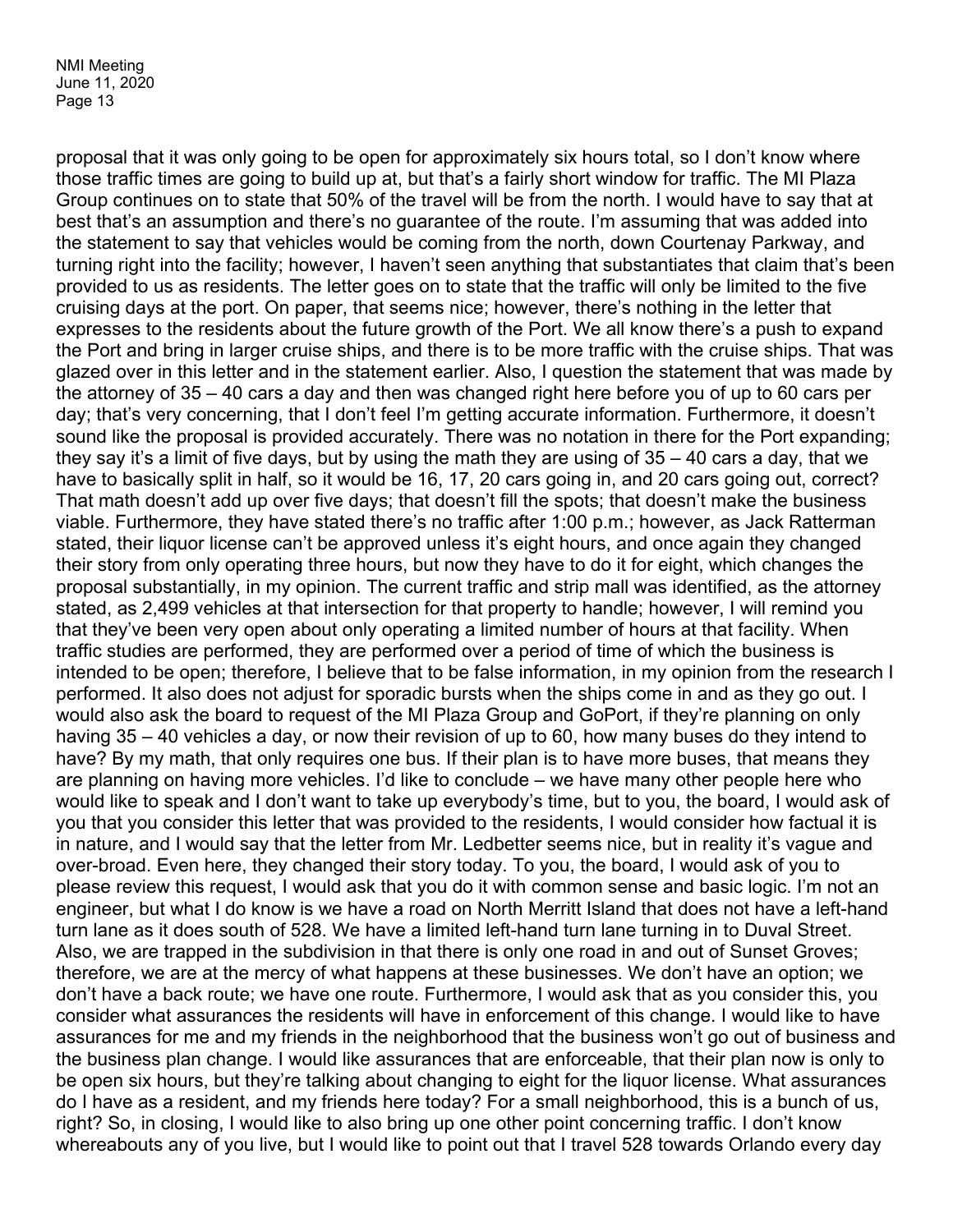to go to work, and every morning the exit ramp to go off of 528 to get onto Courtenay is full all the way onto the highway and stops traffic in the right lane on the highway of eastbound 528. Primarily, they are workers for the space program, and now we're going to add more parking that's going to back that up even further for people that are productive in the community. So, with my statement I ask that you please review and consider what I've said. I ask that you please consider what everybody else here tonight says in their statements, and I thank you for your time.

Mary Hillberg – As a tiny reminder, and so far it's been fine, but remember that we don't time people, we don't have a little buzzer when you have to stop talking and sit down, but remember there are a lot of people here and if we all talk we'll be here a bit too long.

Bill Mantanis – My name is Bill Mantanis, I live at 3431 Biscayne Drive, and I'll try to keep it short. This is all new to me. I bought my house nine years ago in this neighborhood; l live on a cul de sac and I have little girls, so it's emotional for me. Today, I got an Amber Alert that someone stole a 13 year-old girl. I've got people coming in and out of here and we don't know where they are coming from, and it's crazy, I get emotional seeing my girls be approached by evil people and I've got to protect them, and we can't protect them all the time. The bus is about safety and I've been at that bus stop and I've seen other things happen at that bus stop when there wasn't a so-called business. I'm all about business and people making money, but this review and \$265,000 for a liquor license, how do you back that up? It doesn't make sense. I'm sure this gentleman is a good businessman, and that doesn't make sense to me. How are you going to spend that kind of money and only sell liquor for three hours? But that's neither here nor there. There's no clear convincing case, or evidence, provided here to change what's going on and what they want to do here. There is no egress or acceleration lanes in and out of my neighborhood. The traffic is constantly to the space center. You can't get out, and you almost have to cut people off to get out of there. And adding the more traffic, I don't know if they're going to move the barricades or not, but there is a huge parking lot that you discussed already on Smith Road. I don't know how many acres that is or how many spots it's going to hold, but it's huge, and it's on hold for whatever reason. Maybe Mr. Phillips could pony up over there, because I bought in my neighborhood because it was safe, I live on a cul de sac and I can protect my children, and there's a lot of children in my neighborhood. If you open this up, you're opening up Pandora's Box and it's a slippery slope. You want to store luggage? Who brings that much luggage? The buildings are huge, you guys know the square footage. There's no clear, convincing case to change anything there. I'm all about people having business and making money, but not in front of my neighborhood, and it's going to decrease the value of our homes, and I value my home and I take care of my home, as all my neighbors do. When my property value drops \$50,000 because you've got a bar, the next thing is it will open a Pandora's Box, I know it's a slippery slope, I know exactly what it's going to do. Why don't you open up a youth center, a boys and girls club, something that will help our community, North Merritt Island, not the people who are coming in and out to drink and have a good time. There's plenty of property over on the other side of the Barge Canal and closer to Cape Canaveral. That's all I've got to say. I hope you understand where I'm coming from. There's nothing good about opening a part-time bar; there's no such thing as a parttime bar. It's a slippery slope, and don't let it happen. Thanks for listening.

Ray Scarpa – My name is Ray Scarpa and I live at 3430 Biscayne Drive, Sunset Groves, and I've lived there since 1997. Most of the points I was going to discuss have already been discussed rather eloquently. I just want to state that I do not see a clear, convincing case to support this, and for the record I oppose it.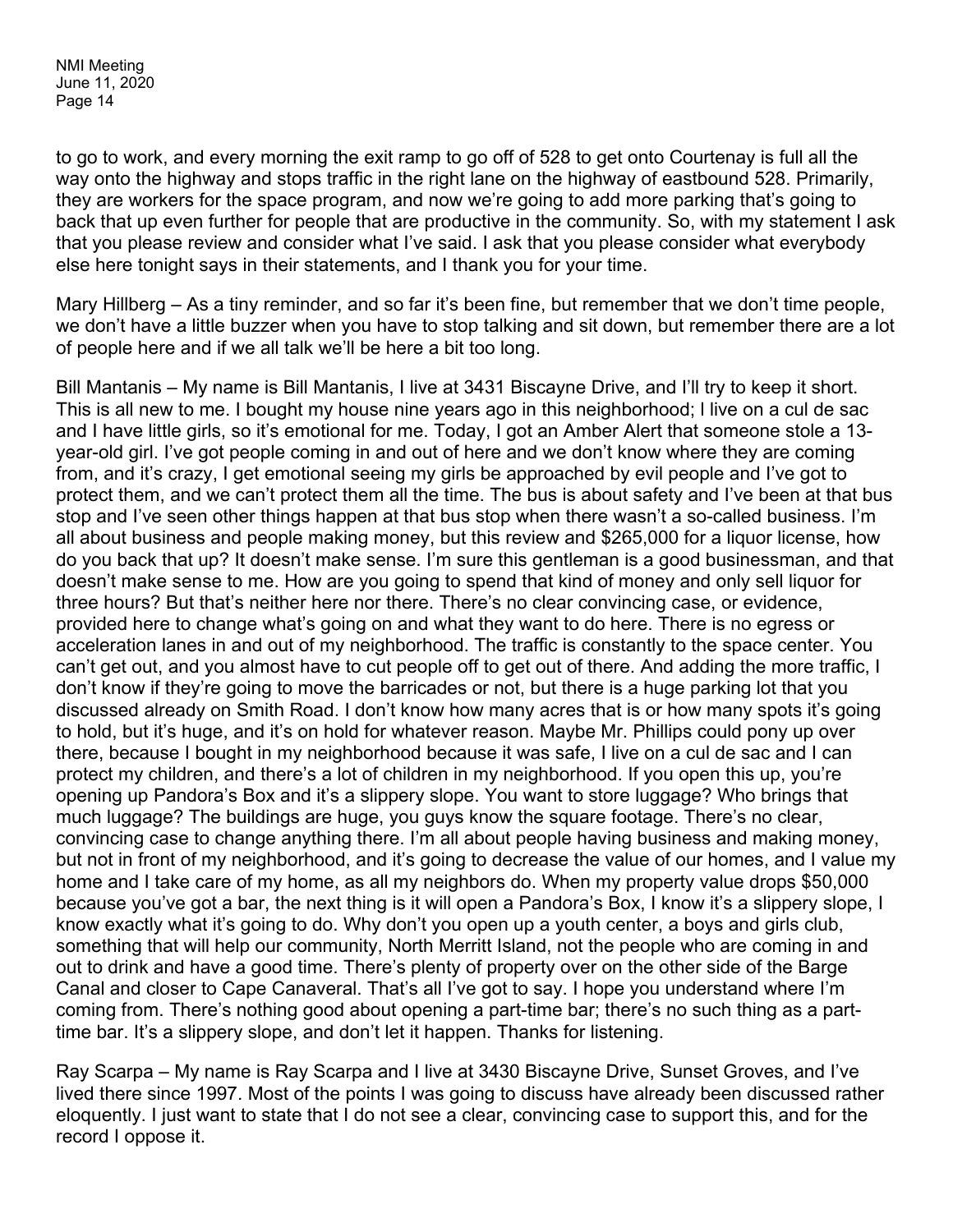Patrick Stahl – My name is Patrick Stahl and I live at 3350 Biscayne Drive in Sunset Groves. A lot of my questions were asked, thank you, Mr. Ratterman, and thanks to other neighbors. I will say, in my opinion I do not believe this is a great thing. We've talked about the traffic and the conglomeration of the traffic from all these other parking areas as well. I don't feel they've provided a clear, convincing case for these actions. I don't feel that the safety concerns have been addressed in looking at the materials that have been provided. You talked earlier before about different parking spaces as far as the Code for the building and you came up with 84; when I looked at it, I saw 104, I saw the rest of it should be the business complex instead of regular warehousing. If you have 104 parking spots that you needed for that building, then you only have 133 spots for the actual overnight parking. Has everybody looked at the traffic study? The traffic study was dated March  $30<sup>th</sup>$ , and if you look at the actual field notes when they went out and looked at this, the person went out on the peak hours of the 25<sup>th</sup> of March. So, how is that representative of our corridor on March 25<sup>th</sup> when NASA was already teleworking, the schools were out, the Air Force had just gone to voluntary teleworking, and other businesses had been out. So, how did that traffic study actually represent the actual corridor? Other things I saw in the traffic study is it contradicts itself two or three different times. They are saying 200 cars per week, but there's another page in there that says 345 to 390, and then there's another page that says 920. So, what are we talking about here? I don't feel that traffic study was adequate. Also, they said 50% of the people would be coming from the north, from the KSC Visitor Center, so there was nothing in the traffic study to talk about possibly a deceleration lane for us coming into Duval Street, going south. There's nothing in there talking about that. If this thing is just going to be open for people to come in and park, they have reservations or whatever, there's nobody really directing them, how are you going to stop someone from having a few drinks and then realizing they forgot toothpaste and driving to the grocery store down the street. How is that going to stop? Who enforces that? Who enforces the people coming back from the cruise from not going back in and getting another drink before they drive? These are things I haven't seen in these plans. There are other issues there, but I'll wait. Thank you.

Kevin Zari – Thank you for hearing us and this very important topic. My name is Kevin Zari, I live at 3341 Biscayne Drive, Merritt Island, and I've lived there since 1998. My property is probably the closest in distance to the adjacent lot, with the buffer zone there between us. I want to start off by thanking Mr. Phillips this evening because this is the first time that I've been within 50 feet of him that he hasn't cursed us out or threatened one of us. He looks quite different and nice tonight. Thank you for restricting yourself and not threatening myself or my family and my children, my neighbors. You look nice when you're not in the pick-up truck. When we've been in front of the County Commissioners before, we always talk about the use and being consistent with the use of the adjacent properties. I understand a CUP is valid for PIP and you are able to get a CUP for many things like they are applying for. The Commissioners always look at the adjacent properties and the use of the adjacent properties and being consistent with the use of the adjacent properties. I want to just bring to the attention again, the sale of alcohol for on-premises consumption is my biggest problem right now. The closest one that you've got is KDI, and I know folks talk about the Moose Lodge, but that is a private club and is in a different category. The closest business that sells alcohol for on-premises consumption is not an adjacent property. I ask that you please consider that when you make your recommendations to Planning and Development [sic] or Planning and Zoning [sic], and thank you for your time this evening.

Jack Ratterman – You have that property on the corner?

Kevin Zari – Yes, I'm 3341, right at the corner.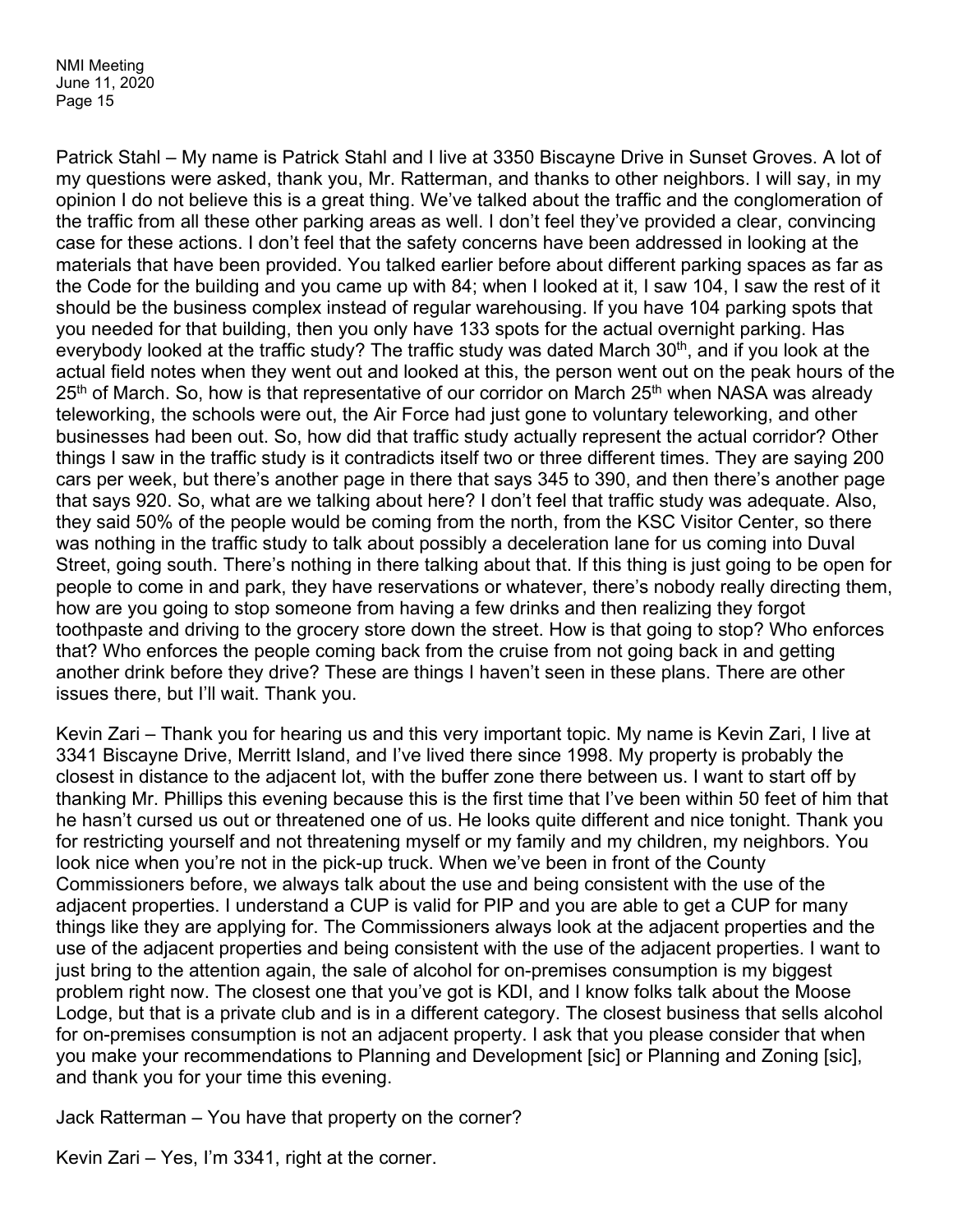Jack Ratterman – With the sugar cane growing on the side?

Kevin Zari – Yes. It's actually 3341 and 3351, the easement was vacated and it was combined into a single lot as 3341 Biscayne Drive.

Susan Ponte – My name is Susan Ponte, I live at 570 East Hall Road, North Merritt Island. I didn't really prepare anything. I wanted to come to this meeting because it is a big concern. All of a sudden it went from one lot of parking to another one and another one. Right now, my biggest concern is the bridge, and there's a lot of elderly in Island Lakes, and I wonder what they're going to do for any kind of hospital service, emergency response, fires, et cetera. We all know the Barge Canal bridge on the southbound side is in disrepair and it gets stuck a lot and we're all lined up all the way up, and that's not even during any given hour because as far as I know, the sailboats going through that canal are in an on-demand situation, so they're not as they come up the bridge guy opens it, and I get it, but if they start doing a timed thing, for instance 45 minutes to open them all, that means all boats will be lined up for a very long way because they are all in the Harbortown Marina and in the new Cape Crossing area. So, either way, that bridge has to be lifted for a sailboat. That takes a long time if you have a whole line of them, so think about your emergency vehicles and any traffic trying to get over that bridge if they are all on a timed situation, which they will have to be, it will take forever, and there is nothing you can do, you're stuck. So, I appreciate everybody talking about all the safety issues; I don't have any children living with me, but I do appreciate all the concerns, and I appreciate what you've brought up, Jack, there's a lot of valid things people are talking about, so I just wanted to add that to the mix. Thank you.

George Alden – My name is George Alden, 3280 Biscayne Drive, Merritt Island. I'm also representing the Merritt Island Moose Lodge 2073, North Courtenay Parkway. I won't take up much of your time, everybody who has been up here has said everything that needs to be said and made good points, and I'm not going to continue on. We are against it, we oppose it, and that's all I will say. Anybody that starts a business and doesn't understand how much things cost, you have a problem. Thank you.

Jennifer Hartmeyer Campbell – I'm Jennifer Hartmeyer Campbell, I live at 3411 Biscayne Drive, Merritt Island, with my husband, Jeremiah Campbell. I'm a mother and I've lived in this house for seven years. I plan on retiring here, so this is home. Not to re-hash, but in general I don't see the value added to the community. There's a lot of entrepreneurs that live in our neighborhood, my husband is an entrepreneur, and several people who have spoken are entrepreneurs, we are not antibusiness, but this is not a business that's providing value to the community. This is a business that is saying the neighbors are not even invited. So, I don't understand why the zoning needs to change for something that's not providing value.

Kim Smith – My name is Kim Smith, PO Box 542372, Merritt Island. The North Merritt Island Homeowners Association objected to this case based on Admin Policy 3 A., incompatible hours of operation, noise levels, traffic, and site activities diminishing safety and quality of life of the surrounding neighborhoods. Admin Policy 3 B., reduction in abutting development values. Admin Policy 3 C., inconsistent with surrounding patterns of development exhibited by the previous CUP denials and its use. Admin Policy 4, uncharacteristic with neighborhoods. Admin Policy 4 A., intensity of traffic increase in neighborhood entries and over the drawbridge and the four very busy intersections where this business would be shuttling people. Admin Policy 5, the proposed use realistically posing material danger to public safety. Admin Policies E., F., and G., the adverse traffic changes and safety impacts. Admin Policy 6 and Admin Policy 7, the surface water elements would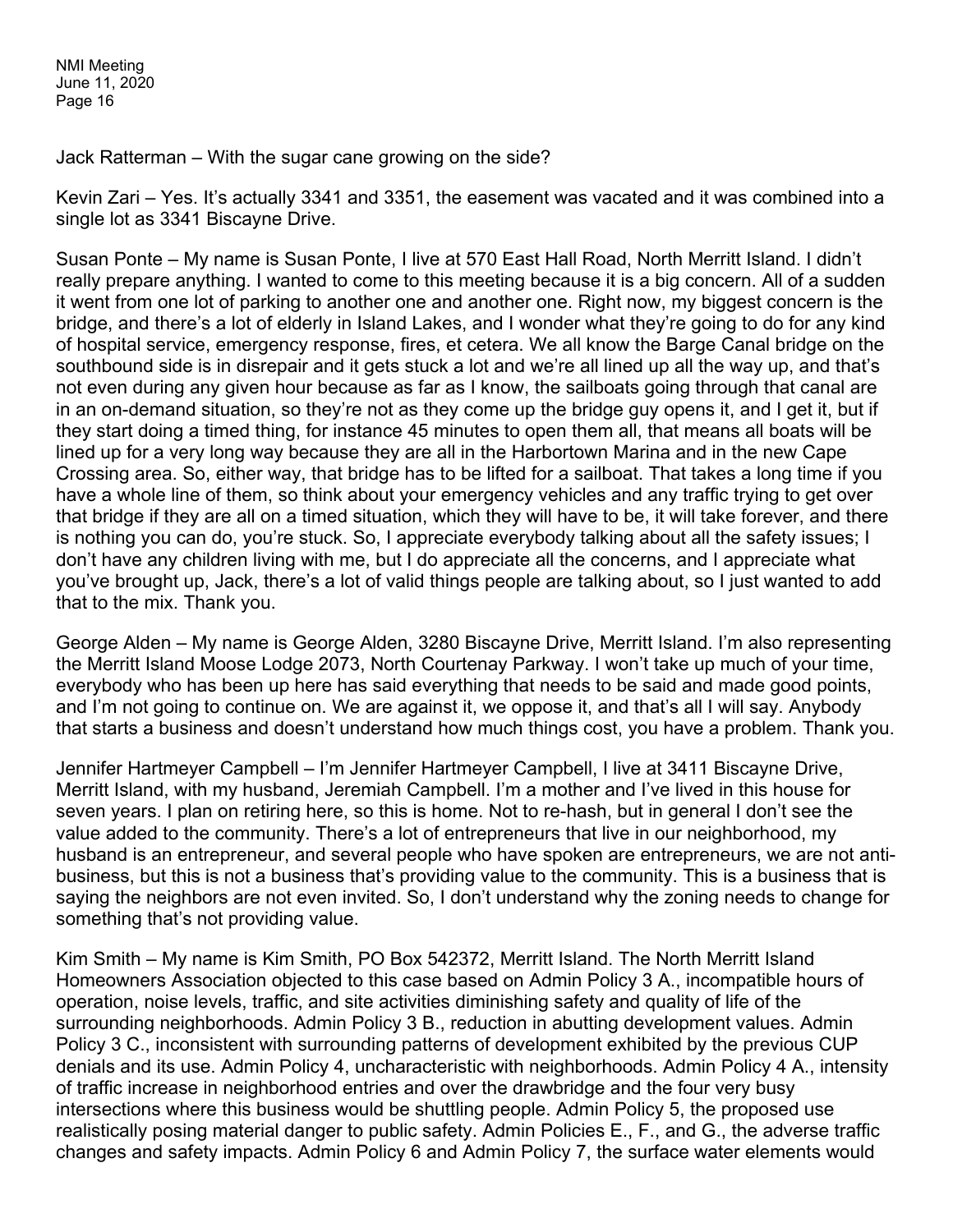mean additional paving for the additional parking spaces. Admin Policy 8, and Factors to Consider, (1), the land use character changes. Factors to Consider (3), the negative traffic and established character impacts; and (5), therefore, it's an inappropriate request. With a more appropriate use perhaps, the owner may be renting the existing units or a restaurant, but something without the transportation aspect. Thank you.

Pietro DiLece – My name is Pietro DiLece, I live at 3340 Biscayne Drive, and we built our house there in 1998, so we've been there a long time. Everything I've heard, my neighbors brought up some very good points and I don't want to belabor the point. I think the presentation was very incorrect, a lot of mistakes, and I think you see how something that's trying to get pushed over on some of us. I ask that each one of you, on behalf of me and my wife, deny all three of these requests. Thank you.

Jerry Perlet – I'm Jerry Perlet, 5127 Royal Paddock Way, and I'm also speaking for my wife. I think you all have a very difficult problem here, because I've sat back there for the past hour and a half and listened to numbers flying all over the place. This is their own traffic report, which says there will be 45 to 90, to 120 total cars; that's their report. They've thrown a lot of other numbers out, a lot of other people have been throwing out numbers, and you must be confused. Then, nobody has talked about the church pre-school that's right across the road, and no one has mentioned the big housing development that's being built right next to the church and all the traffic that will come from that, and we can't even agree on the number of parking spaces. If I were sitting in your chair I would be telling these people to go back and start over and get it right, because nobody can understand what it is they want. I'm opposed to the whole thing. Thank you.

Vickie Bond – My name is Vickie Bond, I live at 4200 Savannah's Trail, Merritt Island. When I signed up, I though it was to sign in, and I didn't really know I signed up to talk, but I will say I am opposed to it; I don't understand why the Port……I think they own some of the property on North Merritt Island, but I don't understand why we have to have parking for the cruise ships in our area on North Merritt Island when you have Cape Canaveral and you have the Port area, and then there's also the parking when you get off to go down to Harbortown and they have the cruise parking there....there's just so many other areas that are closer to the Port, and I just feel like our area shouldn't be a big parking lot for the cruise ships. Thank you.

James Larson – I'm James Larson, I'm at 3300 Biscayne Drive, and I'm here representing the Sunset Groves Homeowners Association as their Secretary/Treasurer. I have some handouts for you. (The handouts provided by Mr. Larson can be located in file 20PZ00027, located in the Planning and Development Department). You see many people here, and in addition to that, I have about one dozen petitions signed by residents who couldn't attend the meeting, but who are all opposed. I've also created a brief handout of a summary of our concerns regarding the CUP and BDP. Not to belabor, because these guys did great, and I almost don't need to talk, but I really don't understand the hours of operation at all, especially for the alcohol. I'm not sure how a guy flying in from Italy, arriving at Orlando International Airport is going to rent a car, drive it to Merritt Island and park it for five days and then go on a cruise. Why would you do that at all? I'm not following any of that. The school bus is a big deal because that is exactly the time of day the children are going to cross the street right there. At first, I thought they were going put barricades up, but then there is that impossible U-turn at which there was a motorcycle accident not long ago where somebody was killed. I fail to understand most of it. I don't believe they provided clear and convincing evidence on any grounds to consider the change to the law. Thank you.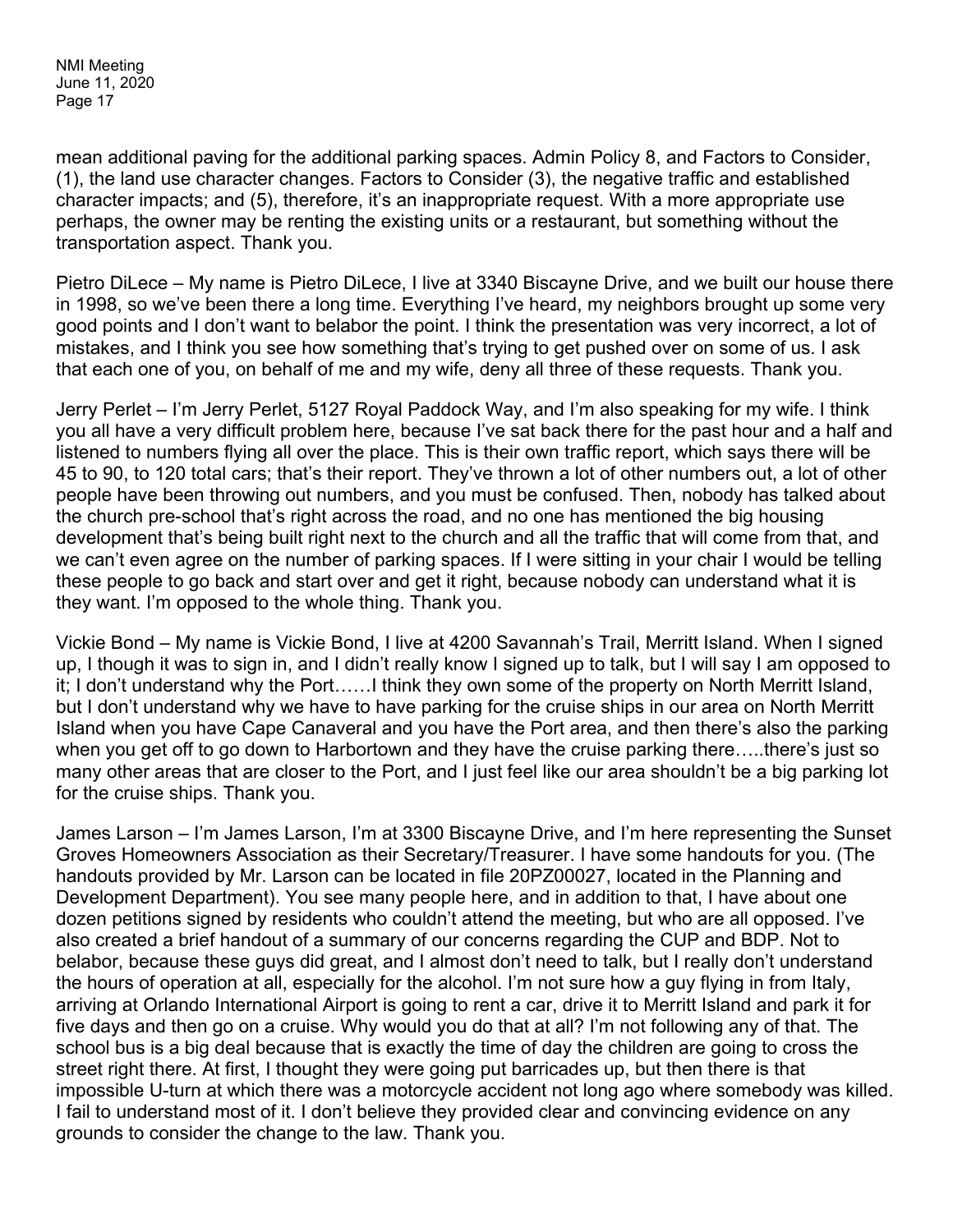Claudia Morett – My name is Claudia Morett, I live at 3261 Biscayne Drive, and I'm here with my neighbors and as everybody expressed already, we are concerned about adding a new parking lot into our Island. There's already enough parking spaces at the Port that are not even being used, so they are still empty, and this is when the Port was in full use before the Coronavirus started. Why is it we have to add extra parking to an already so-trafficked area. We have so many new employees for the space center coming in. At 4:00 p.m., if I have to pick up my daughter at school because of a sports event, to make it into my neighborhood I'm waiting a half-hour before anybody has the mercy to let me make a left-hand turn into Duval and enter my neighborhood. Now, God forbid someone is trying to make a U-turn there like they are saying, they are not entering the parking lot they are planning to build off of Duval and they are going to make a U-turn to enter the parking lot through Courtenay…..you're looking at an accident there, prone to happen. I'm very concerned about the safety of my children and grandchildren that come that come to our neighborhood, and like a lot of my neighbors said, they have encountered terrible issues with the owner of the property, and I feel like this thing he's trying to build is not bringing enough money to make our neighborhood better, to benefit Merritt Island, and therefore, I feel like it should not go through. Yes, it's been vacant except for a few businesses in and out, but maybe with the economy getting better with all the new employees, and maybe if the restaurants open up they come over for lunch from the space center and we won't have all this traffic when kids are coming in and out of school. Thank you.

Seeing no additional public comment, Chair Mary Hillberg brought the item back to the board.

Mary Hillberg – May be have the applicant come up to rebut?

Kim Rezanka – I'm going to have Mr. Chehayeb explain the traffic study because I think there's some misunderstanding about what that says and when it was done.

Sid Chehayeb – I want to read the trip generation distribution to you, on page 109 of your packet. It says the trip generation for the existing use as well as the proposed was calculated with the use of data from the 10<sup>th</sup> Edition of the ITE Trip Generation Manual. The calculation is summarized in Table 1, which shows that the existing use generates 2,499 daily driveway trips, with 209 occurring during the PM peak hours. If this development is open to business today, that's what it would generate. The proposed use is expected to generate 920 compared to the 2,499 trips. So, 920 compared to 2,499. This report was done by Traffic Planning & Design, they've been doing this for 40 years and the person who did it is Mr. Durbish and he's 85 years old, and he has a huge firm that did this for us. On Page 111 you will see that the existing use is a shopping center and it tells you exactly how the 2,499 trips came in. The proposed use of a Park n Ride tells you 920 trips total that could be generated in one day. It was mentioned that the intersection analysis was made on those dates, but I want to say that the PM peak analysis we conducted for the State Road 3, Duval Street intersection, the PM peak hour volumes used in the analysis were developed from available FDOT traffic counts for SR 3 for Duval Street. In reality, we work back and forth with County staff, with the traffic engineers at the County. The report went back and forth a couple of times and then that was the final report that was generated and placed as part of your packet. There was one other question about the stormwater. I've been dealing with stormwater for 40 years and this site has been designed to accommodate the stormwater from having impervious surface at 10,000 square feet actually completely paved; that's part of the stormwater permit that was approved by the County, by the water management district, and the Corps of Engineers because we left a huge area in the back of the property and to the west 160 feet from the wall to the back of the property was left natural. If there's any questions, I'd be more than happy to answer.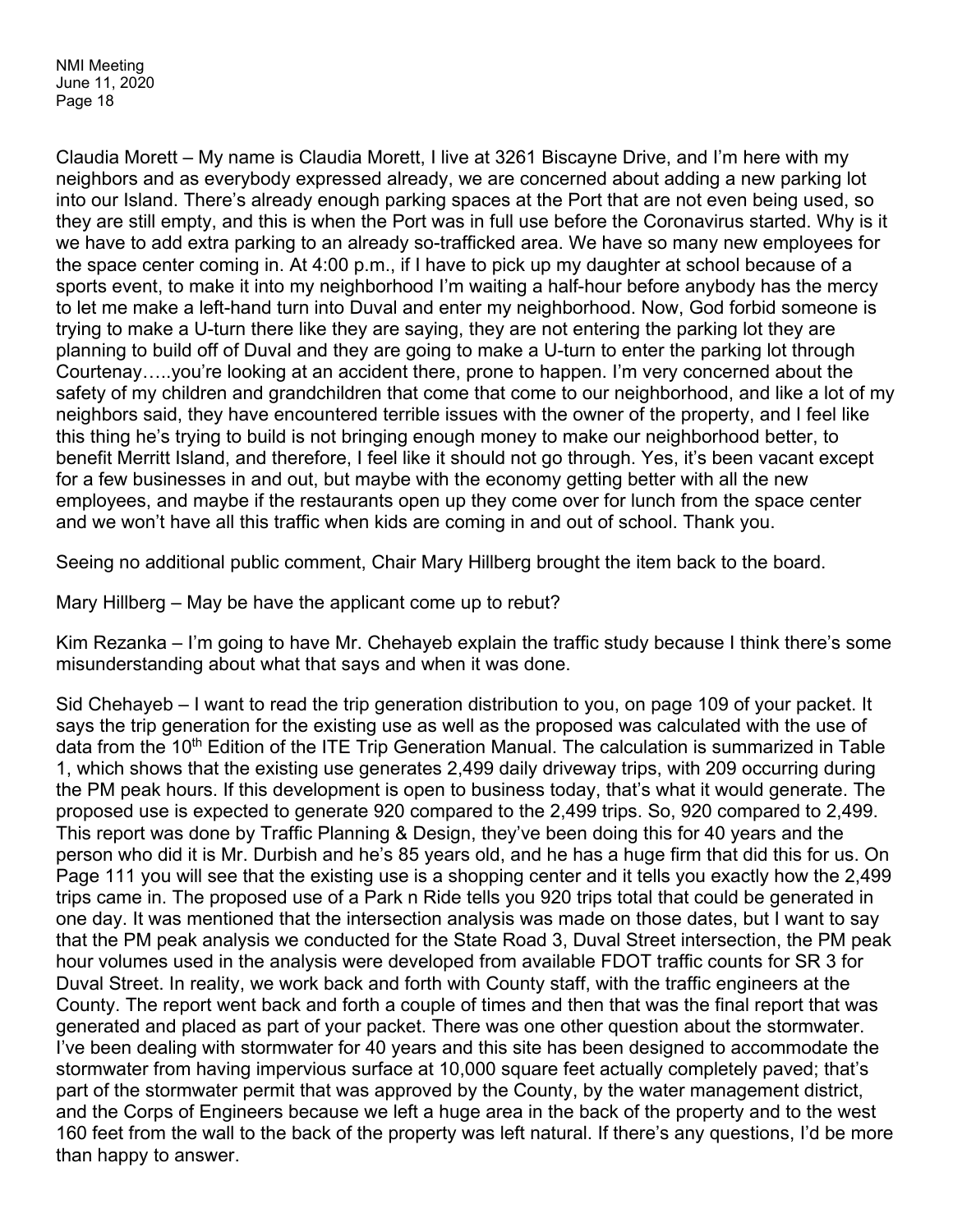Chris Cook – I have a couple of questions on the study. These buses that you have, I see in the other parking lot operations, like the one on North Banana River Drive, they have a lot of trailers behind the buses, towing the luggage. Are you going to have trailers pulling the luggage, and was that accounted for in your study?

Sid Chehayeb – That's an operational question. They may have luggage behind the buses, but most buses have their own luggage racks inside of them.

Chris Cook – Today, they said there will be additional trips for luggage storage, bringing luggage in and taking luggage out. Was that accounted for in your study?

Sid Chehayeb – You can account for anything.

Chris Cook – Was it or not?

Sid Chehayeb – This study takes the amount of parking spaces, because if you look at the data for the parking spaces and the ITE manual, there isn't any specific data for the parking requirement. This was a model that was generated to fit this site for this business, and that's how it was generated.

Chris Cook – In our package there is an illustration of cars going in and out that was added up, and it shows six days a week of traffic as opposed to five days a week. I added it up and it has 390 in, in a week, but there's none showing going out, so I'm assuming there's 390 going out as well, so there would be 780 total a week.

Sid Chehayeb – Possibly.

Chris Cook – And that's based on the current schedules before COVID-19, correct?

Sid Chehayeb – Yes.

Matthew Phillips – To answer your question on luggage going back and forth, the vehicles that are coming there to pick up the people, there would be no more vehicles just to do luggage; the same vehicles would bring that luggage down also.

Chris Cook – Your buses can handle the luggage and the other guys have to use trailers?

Matthew Phillips – However we handle the luggage, we use independent contractors, we don't actually own the vehicles that bring back and forth, we subcontract it.

Chris Cook – My point is that the trailers are going to be longer than the buses and typically not as maneuverable when making turns with a trailer behind a bus.

Matthew Phillips – But the property like we have now, I've seen tractor trailers come in and out of that plaza all the time.

Chris Cook – I'm looking at queueing line distances as well. You'd have to add that onto your queueing lines as well, right?

Matthew Phillips – You have to add it for queueing lines?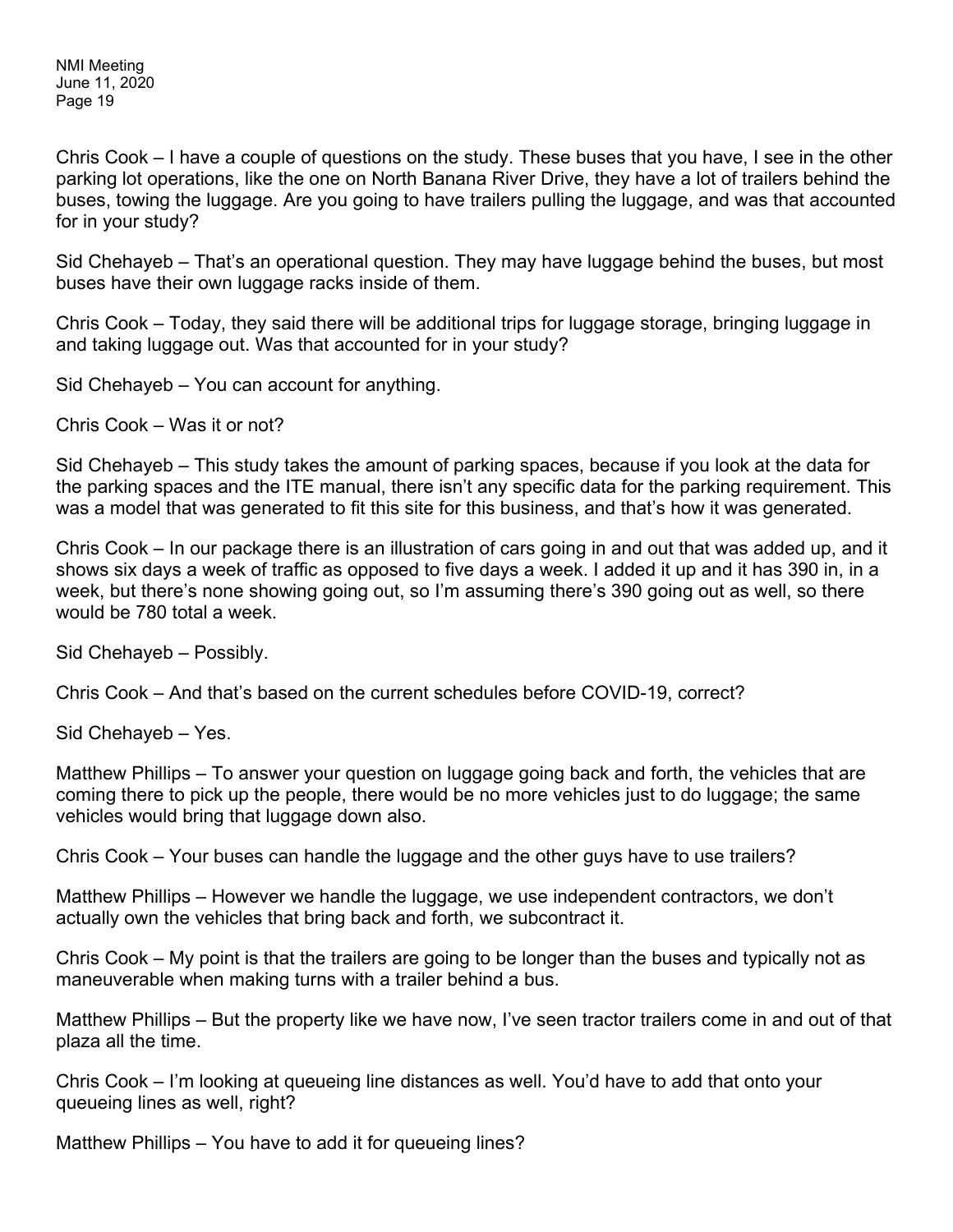Chris Cook – Yes, if you did queue lines for turning into the turn lane and also for exiting out.

Matthew Phillips – We're going to be just for the number of vehicles – because I know that was asked – we're looking at maybe one or two vehicles maximum that are going to be transporting people back and forth. We're only 10 minutes from the Port, so that one vehicle can go back and forth twice an hour, so it's not going to be five big buses, it's going to be like one smaller one going repetitiously all morning long.

Jim Carbonneau – Chris's question was regarding the delivery of staged luggage for people elsewhere that will be sending this new concept you mentioned to this location. What types of vehicles are they, FedEx?

Matthew Phillips – Yes, FedEx will be dropping it off and then enclosed vehicles will take it down there. Also, the amount of people that we have, it's not going to be a full vehicle every time, so there's always going to be room for luggage. We haven't even started that concept yet, so the full operational on exactly how the luggage is going to get down there…..

Jim Carbonneau – Suffice it to say, there's going to be additional vehicles, trucks, delivering luggage.

Matthew Phillips – No, it will be the same vehicles that are transporting the passengers.

Jim Carbonneau – You said earlier people are pre-shipping their luggage, so they're going to be delivered by …….

Matthew Phillips – FedEx or UPS, yes.

Jim Carbonneau – So there will be additional trucks in addition to the personal vehicles and your buses.

Matthew Phillips – Yes, dropping off luggage, yes.

Chris Cook – The traffic analysis was done based on the 27,000 square-foot shopping center, but in reality it's not 27,000 square feet, it's really only 20,000 square feet.

Matthew Phillips – No, it's 27,000 square feet. There is a detached garage in the back which is 6,000 square feet and 21,000 in the front.

Chris Cook – So, it should be a 21,000 square foot shopping center, not 27,000.

Matthew Phillips – The total building square footage on the property right now is 27,000 square feet.

Chris Cook – The traffic flow for a shopping center is different from a warehouse, right?

Matthew Phillips – Yes.

Chris Cook – It could be a little more accurate is what I'm saying. Also, the big problem I see with this intersection is people leaving, and I see a lot of stuff about people coming, but not about people leaving. You estimate that half your customers are going to be coming from the northbound SR 3 and turning into Duval Street. That means half of them are going to be leaving and heading north.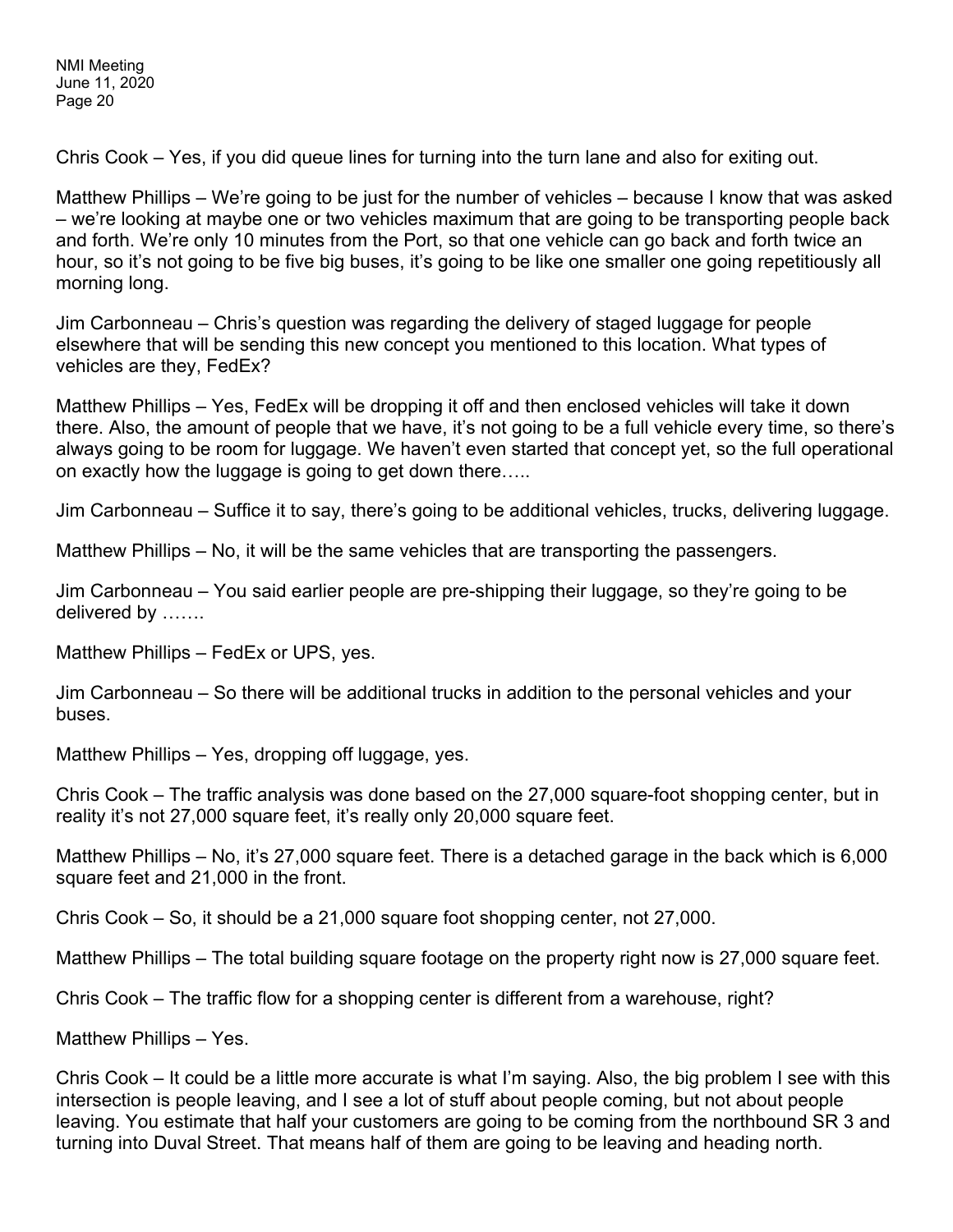Matthew Phillips – No, they will be coming from the north, but when you leave the property and you go back to get to 528 and 95, you'll be taking a right. We have five hotels in Titusville, so when we sell what we call a Snooze Park n Cruise, it's somebody driving down here, staying the night in Titusville at one of our five hotel locations, and will leave in the morning and they are given directions to come down through Kennedy Space Center, the wildlife center, and SpaceX – this is all an attraction now, people want to see it coming down here – they will come down northbound and be making a right into the plaza, they will not be coming from the other way. That's where most of our Snooze Park n Cruise packages' clients come from, is from Titusville.

Chris Cook – You're saying when they're leaving they're not going to be going northbound.

Matthew Phillips – They might be northbound but it is easier and quicker for them to go out, make a right, and take 528 to 95, unless they want to enjoy the same scenery they saw the first time.

Jim Carbonneau – Would it not make more sense to have your parking lot near your five hotels in Titusville and bus them in?

Matthew Phillips – No, it doesn't make any sense to have it over there. Right now, we do parking up there at the five hotels, and for the clients trying to get up there and having the transportation, logistics is very difficult. So, taking all of our Snooze Park n Cruise packages and putting them in one location now makes it easier for the clients and for the company.

Chris Cook – The traffic study is based on a fully occupied 27,000 square foot center when in reality right now there's just a gym there, so the traffic is going to significantly increase over what is existing.

Matthew Phillips – But it's going to be one-third of what we're approved for. If we don't get it, it will go to a plaza. We are going to open it up, we will have 2,400 people coming in there, and their concerns – and I understand their concerns – will actually be worsened. I will rent all those out, I will make that plaza filled, I'm not going to leave it empty, but I would much rather use it and have a much smaller impact for the community and have a lot less cars going in and out and being closed most of the time so it's not being used at all, or creating traffic. If it's denied, which is no problem, then what's going to happen is, it's going to open up as a plaza and all your concerns that you're going over right now are going to come true and there are going to be that many people coming and going every day. It's a simple choice.

Jim Carbonneau – You're only going to be open on cruise days?

Matthew Phillips – Right, the cruise ships determine when they're coming. Sometimes we have four cruise days, sometimes we have six cruise days, and sometimes if there's a hurricane we have seven cruise days because we have other cruises coming in that have to come in, or everybody leaves. So, the amount of cruise ships is typically five days. When we're giving numbers – and I know there is a lot of concern about me saying 40 then 60, that's because we're not sure exactly how many customers are coming that day. We're giving you a variation, it's not an exact science when people are coming in. Typically, your higher cruise days are Saturday and Sunday, that is when the most cruise ships are in, that's when you can see higher numbers of people leaving and coming. During the week, it's usually one or two cruise ships, so it's a much smaller amount of people that are coming during that time.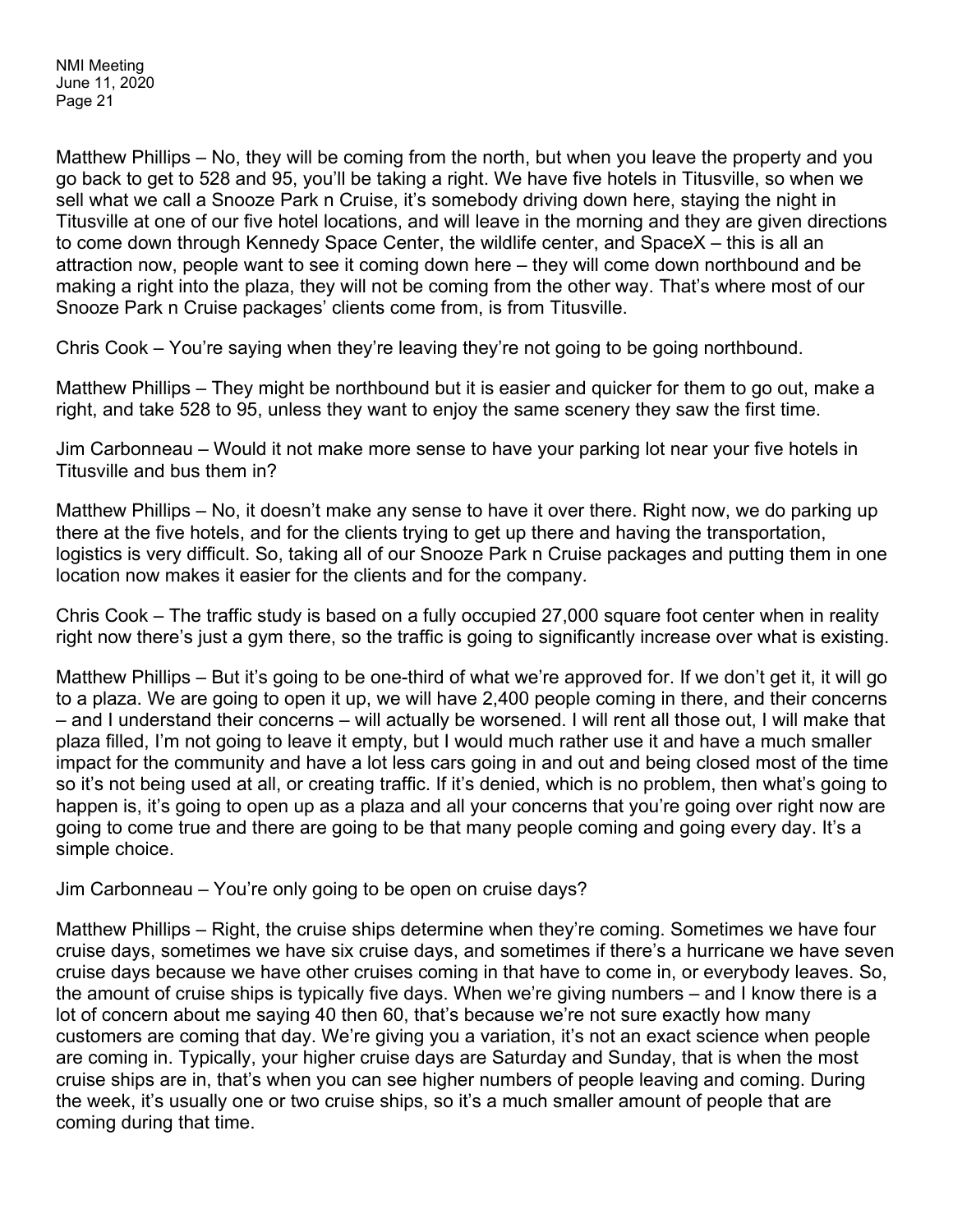Chris Cook – The other thing I would like to see in the traffic study is…..the problems with traffic as we all know is at the intersections, it's not on the road, and that intersection at 528 and State Road 3 is…..and I think we have to take into account the 600 parking spots going in across the street as well. It's going to impact that significantly with the bridge going up. I know it says here it doesn't need to open, but the fact is that it does, so we have to face what it is, and it breaks down and it needs maintenance, it goes down to one lane and that whole area is going to be a big log jam, and for safety purposes and emergency services, for just everything, it's adding more and more traffic. It just needs to be taken into account so we understand what's going on, and that's also for the ones that are just permitted right now that are on the books.

Catherine Testa – I cruise quite frequently, I've probably been on about 75, if not more, cruises in my lifetime. Cruise ships tend to be late coming in. What provisions do you have for when a cruise ship is late and the people haven't left the parking and new people are showing up to get on the ship?

Matthew Phillips – That's something we're going to have to deal with while we're there.

Catherine Testa – You have to have a plan. If not, people will be in the streets waiting, blocking the entrance to the homes of all the people that are here, plus about 15 people who are not here. They will also be in the street blocking traffic going north and south on a road that's already crowded.

Matthew Phillips – I don't know, I've been dealing with late ships for the last 10 years down there, and I run another facility right at the Doubletree in Cocoa Beach, and we run 400 cars right there right now, and that's what we're limited to and we've never had a problem with queueing or parking when a ship is late. It may be detained, but it's not detained for five hours, it's very rare and few in between, so if you'd like to throw that in, yes, you have a valid point, but I've never experienced a problem with it in the 10 years that I've been in this business. We've always been able to handle the amount of cars that are coming and going. If it is a ship that's late, it's usually one ship, not all five ships at one time, so we have X amount of people off of each ship. This part of the business, with 200 cars, is not a huge part of a business. Like you said, you've got 600 cars being put around the corner over there, you have the Park n Cruise, the Raddisson, and the Port itself, so this is a very small amount of cars compared to the other businesses, but it is limited to the size of the lot, which is already approved for the other uses. All we are doing is using it the same way, but leaving the cars there and then cutting it off.

Catherine Testa – I've never thought of having a drink as I park my car before I get on the ship. My thought is I want to get on the ship. Usually, we rent a car and bring it to a car rental place and hop on a transfer, then pull into the ship. We have driven a few times to ports, and one of the reasons we moved here is we wanted to be close to the Port so we could be on a ship in two hours if we wanted to wake up one morning and be on a ship. I don't understand why you need alcohol; most people are just wanting to get on the ship.

Matthew Phillips – That's a very valid point because there is a staging, or waiting, and during that time when cruisers are waiting before they get on a cruise ship they have the most amount of spendable money, and they are ready to start their day. Usually, when they get to the cruise ship, no matter what time it is, they do start drinking, so we're just allowing people to do it beforehand and being chauffeured down there so they're not touching the road with their vehicles, they're safe on the way down, and the point of how we're going to make sure people don't come back after running to get toothpaste or whatever, is a valid concern, I just don't think it's going to happen. I don't think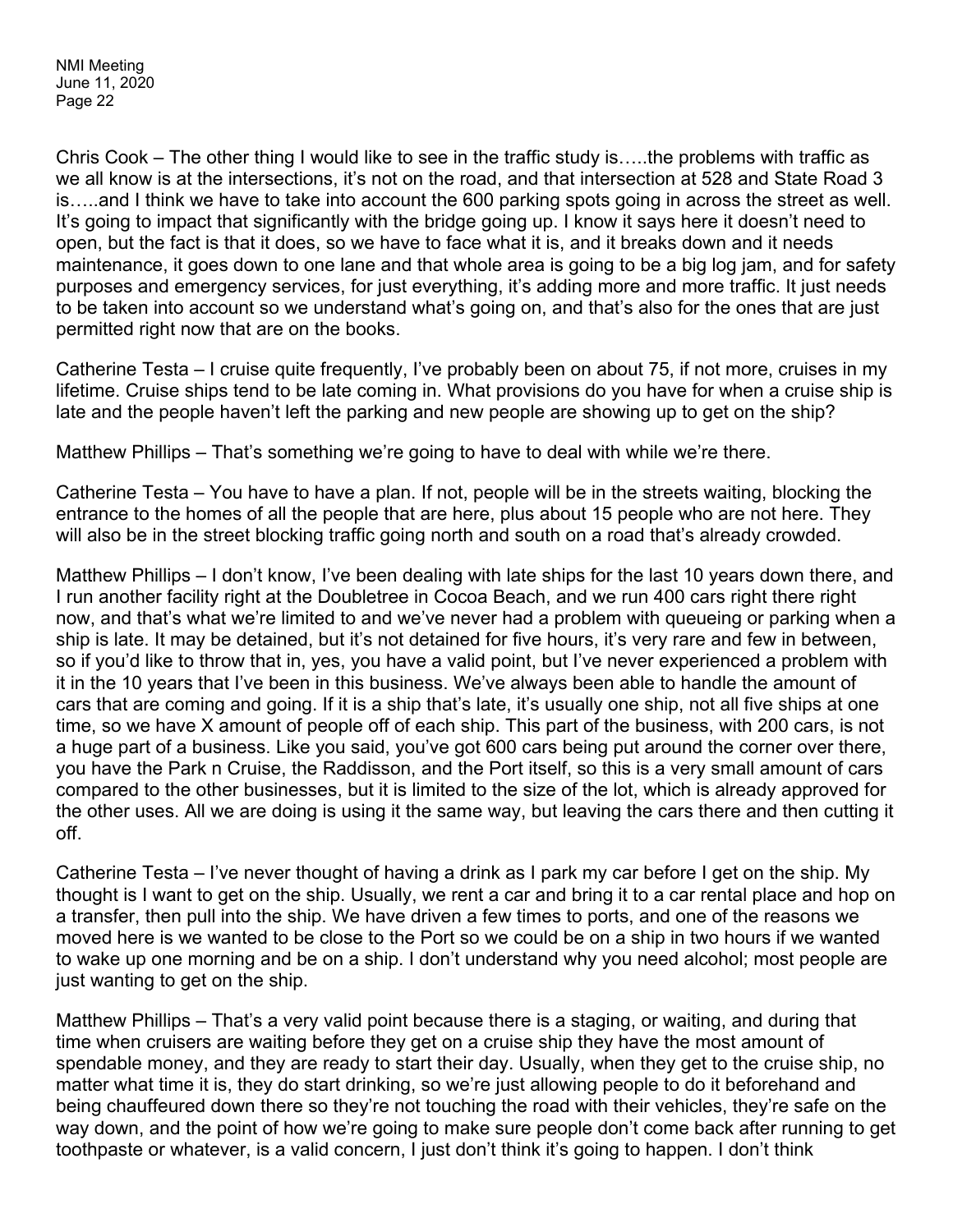somebody is going to have time to drink as many drinks…..they're really only going to have time for one drink. The bus pulls up, they get on it and off they go. This is a one of a kind, and this bar might not make any money, and if it doesn't make any money it's going to close as quick as it opened, but I'd like to give it a shot.

Jim Carbonneau – You mentioned you're only going to be open on cruises days, or four or five days a week. What happens to the guy who is from Connecticut who comes in and decides he wants to take a side trip someplace and leaves his vehicle, or if he goes into town to have dinner and comes back in to get his vehicle beyond the time that you're open?

Matthew Phillips – He can't. Plus, he needs his car to go to a restaurant.

Jim Carbonneau – Not necessarily, there's Uber's and taxi's.

Matthew Phillips – He will have to wait until the next day to get his car.

Gina Lindhorst – You're going to have gates, right?

Matthew Phillips – Yes.

Gina Lindhorst – You said before you weren't sure if you were going to have gates or not.

Matthew Phillips – Gates or a chain, something to seal it off. Right now, there are concrete barriers there, and the only reason they are there is because that literally was being used as a turn lane for tractor trailers, big trucks, big companies constantly using that property as a turnaround, which is wear and tear on the property.

Gina Lindhorst – I have a concern about that questionable traffic study. It's questionable, according to how we're looking at it carefully. Location is really important for any business and you have to choose the right location for your business, and if this business is requiring a lot of timing issues and making sure you have spaces for long vehicles, short vehicles, or whatever variety you have, you need to have traffic patterns well established. There's not a very long queueing area on State Road 3 for your property, according to having a lot of cars waiting in line, or big trucks with a few small trailers behind them for that matter, because that will happen, I'm certain. That's the only ingress/egress for that one housing development and location is important for them, especially since they are established there, they are not coming in when you're already working your business. I have a concern about that with your plan, so you need to think about the traffic study a little harder and have an appropriate traffic study done where there's plenty of traffic and not like people were saying, at a time when we were having diminished traffic everywhere in the county.

Matthew Phillips – I'm going to let Sid address that.

Kim Rezanka – I'll address it. Ms. Lindhorst, that traffic study was based on historical FDOT numbers, not March 25<sup>th</sup> as someone stated. It was done on historical numbers and there's a queueing of 290 feet, which Mr. Cheyhayeb says is perfectly fine. The traffic study is confusing because it's taking something that's not really in the ITE Trip Generation Manual saying based upon our numbers of 3.88 per space, that's what you're going to get. You're going to get a possible of 920 trips, possible, if people are coming and going each day; they're not going to. The car illustration which was attached to the traffic study shows what the intent was, and I understand that I said 30, or 35, or 40, and I did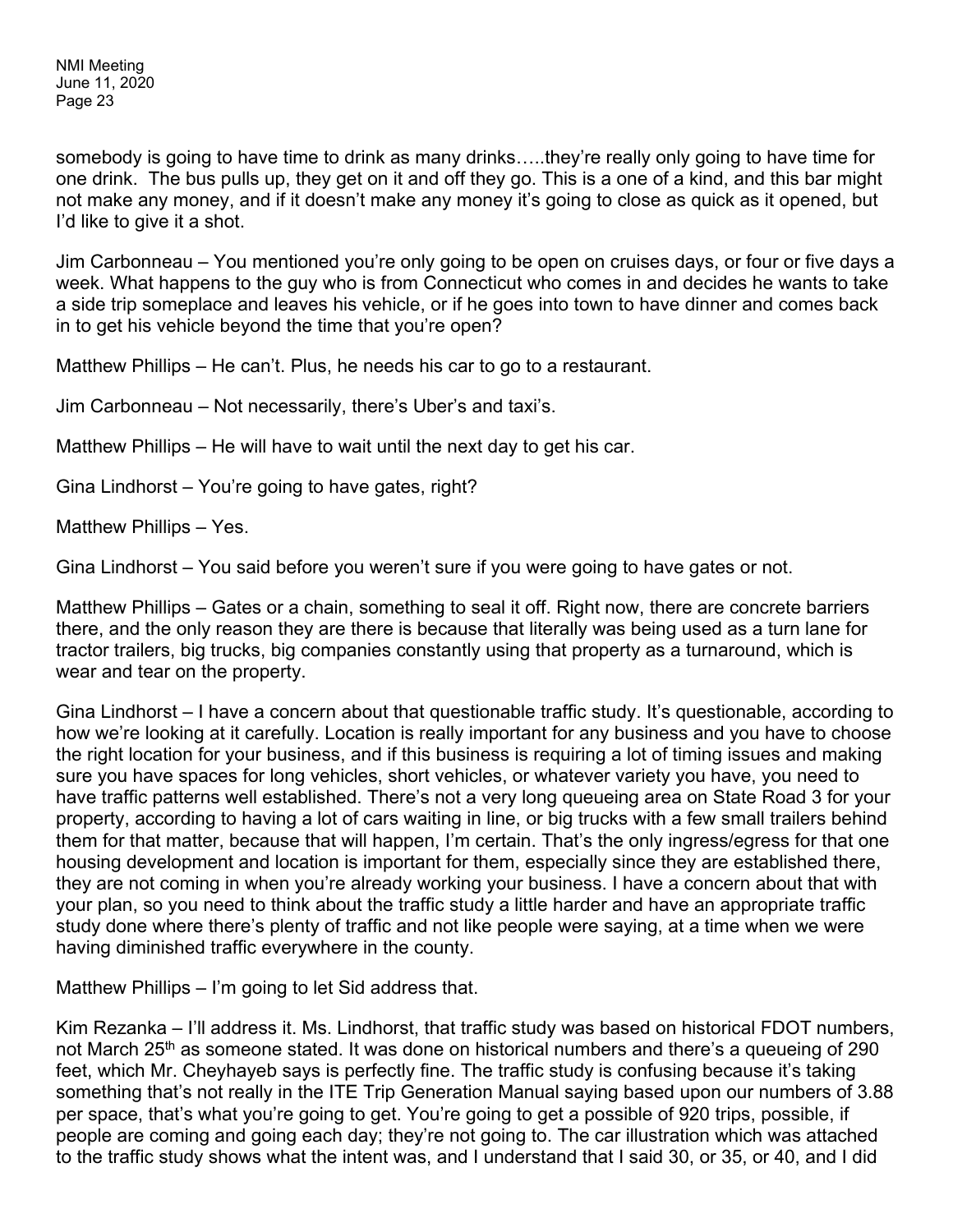mean coming in, I didn't even address going out. Regardless, they can only have 232 travelers parking here, and they're not there coming in and out, they're coming in for a three-day trip, a fourday trip, or a seven-day trip. So, it is a limited use, it is closed most of the time, it's not a billiard hall, it's not a restaurant that's open 10 hours a day, it's really a limited use and I'm frankly shocked there's so much opposition to this. I do understand the traffic concerns, but they're coming in, they're parking, they're getting on a bus and leaving. The gates will be closed at the entrances when patrons are not onsite or not anticipated to arrive. That is in the traffic study and that could be a condition if necessary.

Gina Lindhorst – Do you know what the dates are that they used for these traffic numbers?

Kim Rezanka – They are FDOT historical numbers from the FDOT website.

Gina Lindhorst – It's not listed, so we don't know.

Sid Chehayeb – FDOT has certain numbers that they use, they do traffic studies every once in a while and then that's part of their numbers.

Gina Lindhorst – It's not documented here.

Mary Hillberg – The applicant is intending to open up all these other businesses in the building, correct?

Matthew Phillips – No.

Mary Hillberg – Isn't that what you were saying?

Kim Rezanka – No, he was saying if this gets denied by the Commission, he's going to make it a full use facility for 2,500 trips a day for that facility.

Mary Hillberg – Also, we heard the other two businesses that are there are going to leave.

Kim Rezanka – Yes.

Mary Hillberg – It will be an empty building except for your bar/restaurant, and all parking spaces.

Kim Rezanka – The bar/lounge is just for people using the facility. It's a Park n Ride with a small restaurant/lounge.

Mary Hillberg – There's nothing else?

Kim Rezanka – There's probably going to be a break room for employees, and a telephone and a desk, but no, all the booking is done online. There is a 4,000 square-foot area where people can congregate and sit waiting for the bus.

Gina Lindhorst – In addition to the restaurant?

Kim Rezanka – Yes, but the sole use is parking. They come in and they're not doing anything else but waiting for a bus. I'd like to address some of the comments made by the community, and also Ms. Lindhorst. The site plan on Page 4 of what I provided you, and also in your packet, when you look at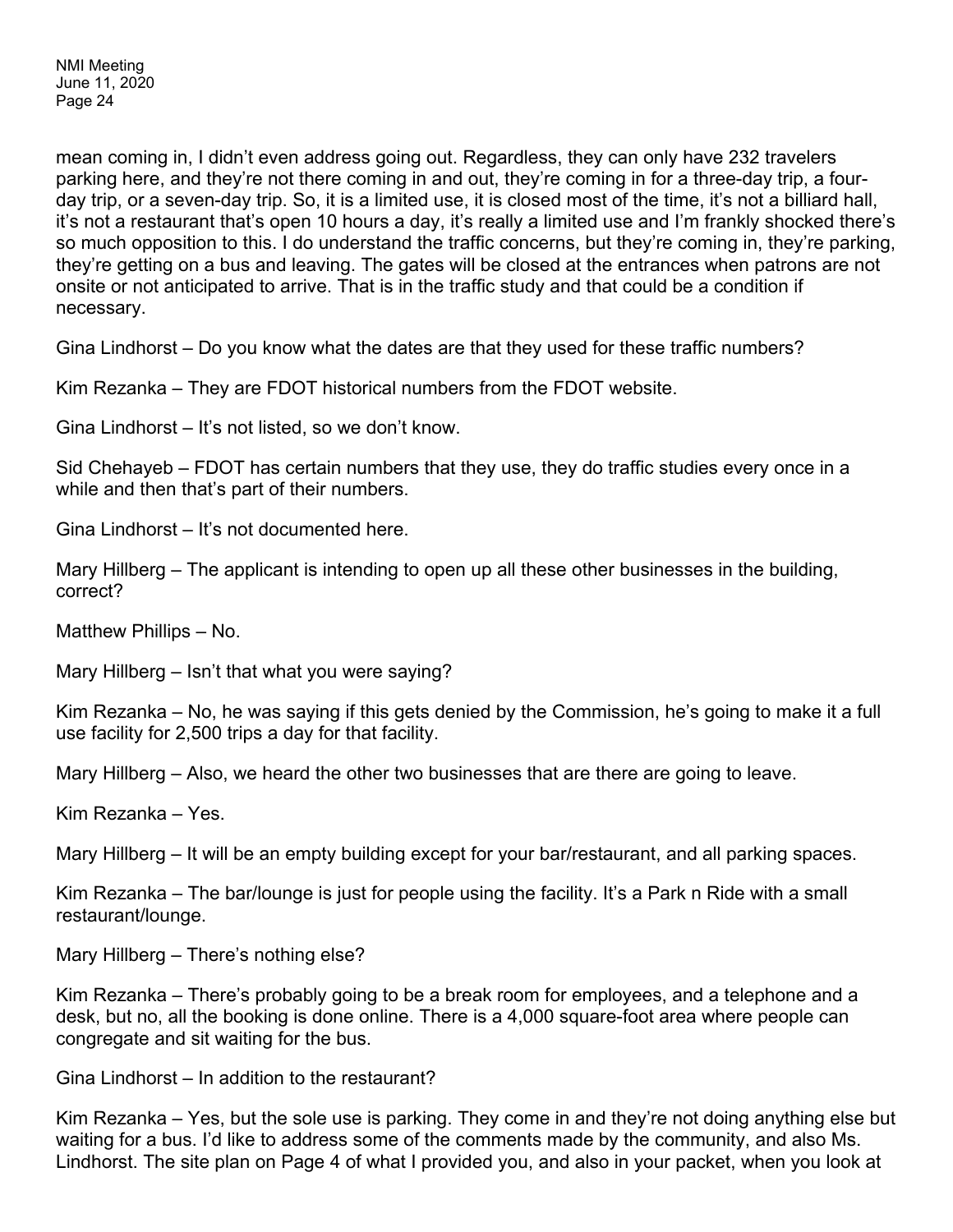it, there is, on that site plan, the patterns of when they come in. They come in on the west entrance of Duval Street, and go out the east entrance of Duval Street, and they go out North State Road 3, so that is the traffic pattern and what is required by your Code to show. The most that could possibly come in per day is 232, to clarify, as a primary use. Part of the discrepancy is what staff has said and what we believe; they see it as accessory because it's a pre-built place; and we see it as a new use. The site plan review, the site has been platted and will have to go through site plan review. The community doesn't like this because they don't think it's good for them, and it might not be, but it does bring people in here that will see Brevard County and go to other areas of Brevard County. It's not necessarily…. I can't imagine any PIP zoning that's going to benefit their community, essentially industrial, but that's not the criteria, the criteria is your Code. A conditional use says this use is compatible with this zoning, and if it's in this zoning, it's compatible with the neighborhood if you meet the certain criteria. This is the same issue the County lost on in 2009, these are speculations and there's no evidence. All we have to prove is a prima facie case. It's a prima facie case when the burden shifts to show we haven't met the prima facie case. There's a lot of concern about his business model, but all the concern is what the use is, how many people are going to be there, how many cars are coming in there, and that the cars come in and out safely. This is still a more limited use than what was allowed to go in there with the building. As to the liquor license, the liquor hours, if he can get a license – and there's waiver provisions to that application, there's ways to get a liquor license for less than \$265,000, so the onsite consumption will be from 9:30 a.m. to 1:00 p.m., it's not going to be extended so he can get a liquor license. That would be a condition of the conditional use permit if that conditional use were granted. The number of buses, Mr. Phillips said it would be one or two, it's an outside vendor and they put people in there, they go, and then come back. There was comments about the Smith Road parking lot – I think they have 500 spots – that is a different clientele; those are not all reserved in advance, they are not snooze n cruise-type of parking that's here. Again, you have gas stations right across from each other, but no one says you can't go there because you might go out of business. There is a concern about the level of service on State Road 3. The level of service will not be a concurrency issue; it's a level D and will stay a level D with these anticipated trips. The issue of State Road 3 and 528, Mr. Cook, I think that's a staff issue. I know sometimes they have required that, but they are not requiring that on this, and I think it's because it's already a developed site, so they have not required that that analysis be done, and it is not required by your Code at this point. This is a commercial overnight parking CUP request, and as I have shown in detail on Page 26 of the packet, there are five conditions that must be met: 1.) not less than three acres; 2.) that if it is secondary or accessory it has adequate surplus parking. If it is secondary, it does have adequate surplus parking. If it's deemed primary, as we've asked for it to be and have agreed for it to be, it still has sufficient parking. Condition 3.) All of the drive aisles are paved; 4.), the routing map has been provided, and 5.), the traffic study has been provided. The traffic study was done by a traffic engineer who is an expert in his field and has testified before the Commission before as an expert, and there is nothing other than this traffic study is to show if additional roadway improvements are warranted, and there's no roadway improvements warranted based upon this traffic study. Also, there will be no queueing in the public right-of-way because there's substantial space within the commercial parking for cars to come in and park. This is the criteria, and this is the criteria that's been met. There's been no contrary evidence in the traffic study; there's been no competent substantial evidence presented that we have not met the overnight commercial parking lot CUP. As to the consumption of onsite alcohol, that has been granted before; there is a full-liquor bar, KDI, up the road. This is like a private club, you have to have a reservation to come here. This is actually more exclusive than the Moose Lodge. It's not going to be that many people, and if he can't get a liquor license we can have a condition that if we can't get a liquor license he will come back and ask for that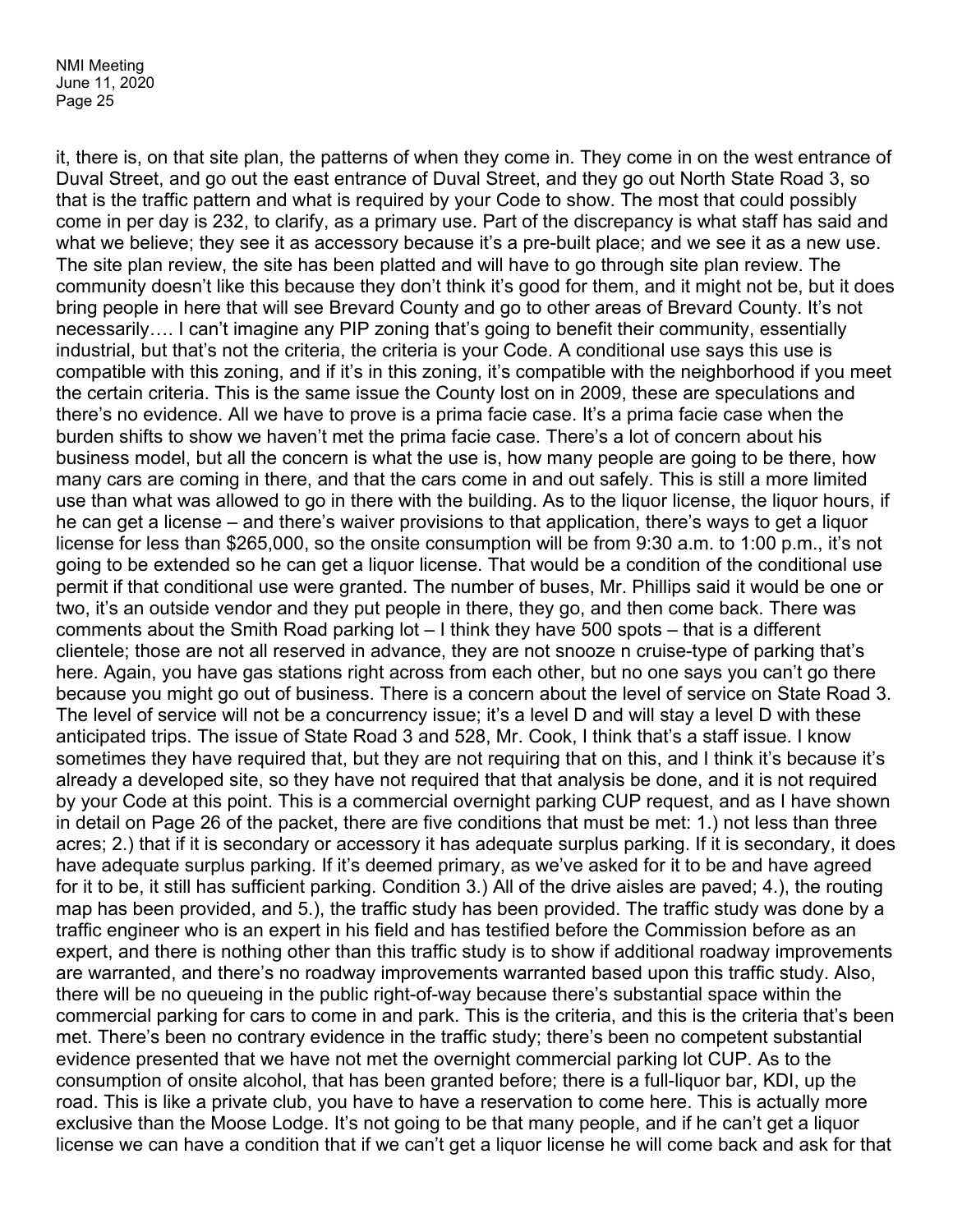CUP to be removed if he can't get a liquor license, or if he chooses not to do it, or if it expires in three years as we know because the prior one did. The restaurant that was approved in 2010 never worked out. Again, we are asking for the removal of the BDP that references the CUP that has expired, we ask that that be removed. We ask for a conditional use permit for the commercial parking with the conditions we've agreed to because we have met the standards of the Code, we have shown a prima facie case, there's been no competent substantial evidence to the contrary regarding the prima facie case required for the CUP. As to the onsite consumption of alcohol, because it is so limited, because there are others in the area, and because he has to have a liquor license, and it's only for those making a reservation, we are not going to be adverse to the public interest and we've met the criteria for onsite consumption as well. Thank you.

Jack Ratterman – The parking spaces for that restaurant, I'm assuming you're going to have 30 parking spaces that won't be sold for overnight parking, right?

Kim Rezanka – That restaurant is only allowed to be used for those that are there, we don't need extra parking for them.

Jack Ratterman – All those spaces around there will be for overnight parking, too?

Kim Rezanka – Correct, 232 overnight parking, and five for employees.

Jack Ratterman – So, all of this will be for overnight parking except for five for employees?

Kim Rezanka – Yes.

Chris Cook – You said this going to be an exclusive club, is there going to be someone checking badges at the gate when they're driving in, to make sure they actually have a reservation?

Kim Rezanka – Yes, they're going to have a pass. With the materials they get, they will have something that shows they are allowed in.

Chris Cook – Will there be someone keeping people who don't have passes, out?

Matthew Phillips – Yes.

Chris Cook – So, there will be a queue outside for people waiting to come in, correct?

Matthew Phillips – Nobody's going to come into a place….why would they drive in?

Chris Cook – Because they're looking for a place to park.

Matthew Phillips – It's not going say "parking", it's just going to say "GoPort Plaza".

Chris Cook – It's going to say "GoPort Parking".

Matthew Phillips – No, it's going to say, "GoPort Plaza", not "parking". You're going to go down the road to the 500 if you want to go park down there. It's all pre-arranged people coming in. There's nobody that's just going to drive in and then want to get a parking spot. First of all, you're not going to know that we're there unless you made a reservation. It's not like the Port where you just drive in and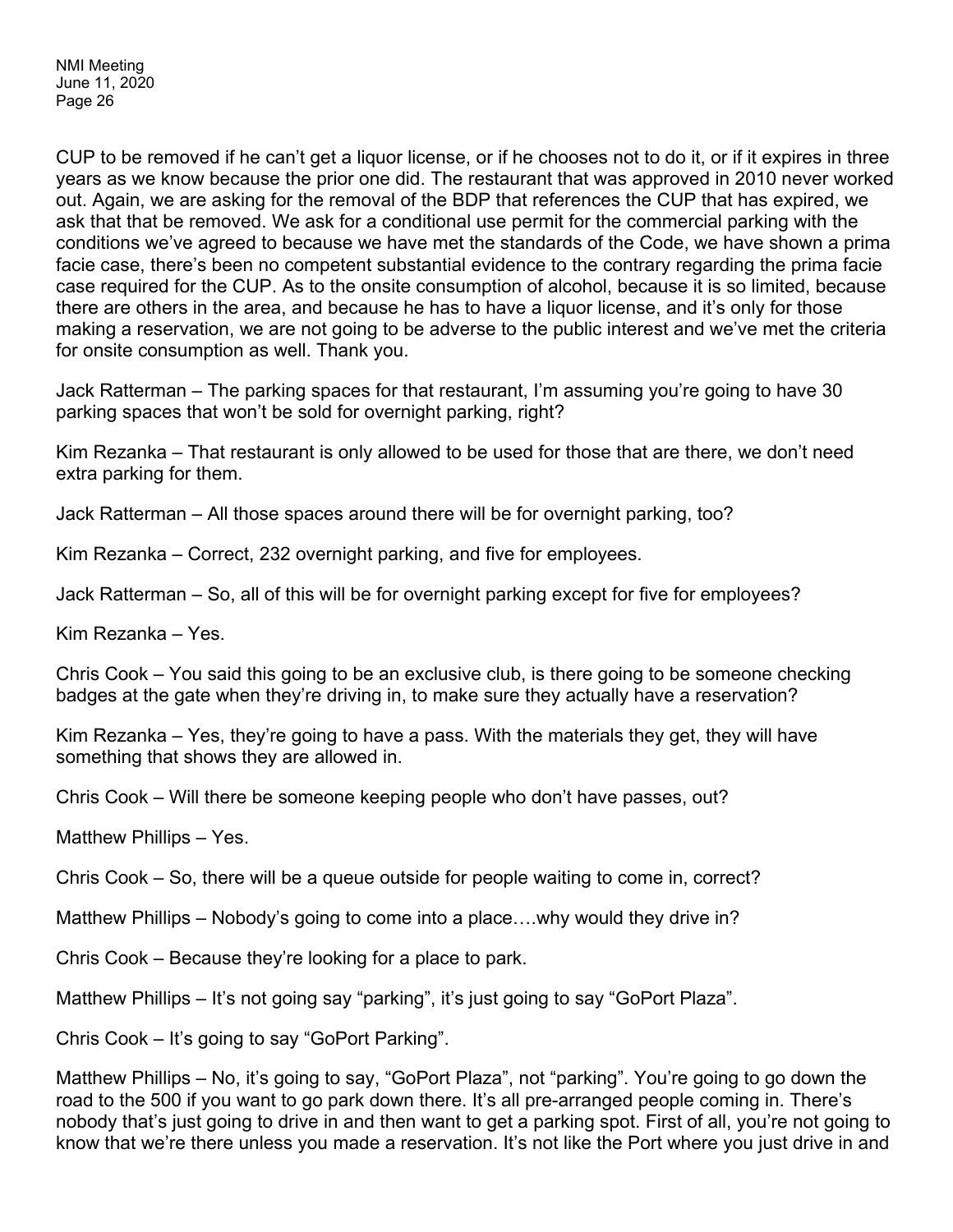park. It's not like the big parking lot over to the right with 500 that's going to be open to the public. We're only doing parking for people, mostly, with packages, and that's 99% of our business.

Chris Cook – It's the same thing with the CUP, how are you going to discriminate between people coming and going for the restaurant. Will you be checking them? How do you do that?

Kim Rezanka – It's not going to be advertised. Only those who make a reservation are going to know it's there.

Chris Cook – How do you discriminate if a passenger is coming back to pick up his car and he wants to go in there and have a drink, or someone who came there and is leaving?

Matthew Phillips – Yes, there will be. Whoever comes in before that period of time, it wouldn't start until 9:30 a.m. All of our people from the Port would have gotten their cars and left by 9:30 a.m. because they usually are out between 7:00 a.m. and 9:00 a.m. Let's suppose there were, there will be somebody there that will ask if they have their boarding pass, because you'll have to show a boarding pass at the bar. They will say they just came off the ship, and they will be told they can't be served.

Catherine Testa – But they can still have their boarding pass.

Matthew Phillips – Yes, but it shows where you came off the ship, so our people will know if you're coming or going.

Catherine Testa – Are they going to read it to make sure the date is accurate?

Matthew Phillips – Absolutely, we do it now.

Jack Ratterman – Who is the court reporter?

Kim Rezanka – Ryan Reporting.

Jack Ratterman – Your client hired?

Kim Rezanka – Yes.

Chris Cook – Also, I see there's an FPL easement across the property. Do you have a permit from FPL to do long-term parking on it?

Kim Rezanka – We don't need one, because there's a parking space there.

Chris Cook – I have an FPL easement across my front yard and if I want to put anything on there I have to get a permit.

Kim Rezanka – Do you already have parking spaces on it? Do you have pavement on it?

Chris Cook – No, I do not.

Kim Rezanka – We don't need one.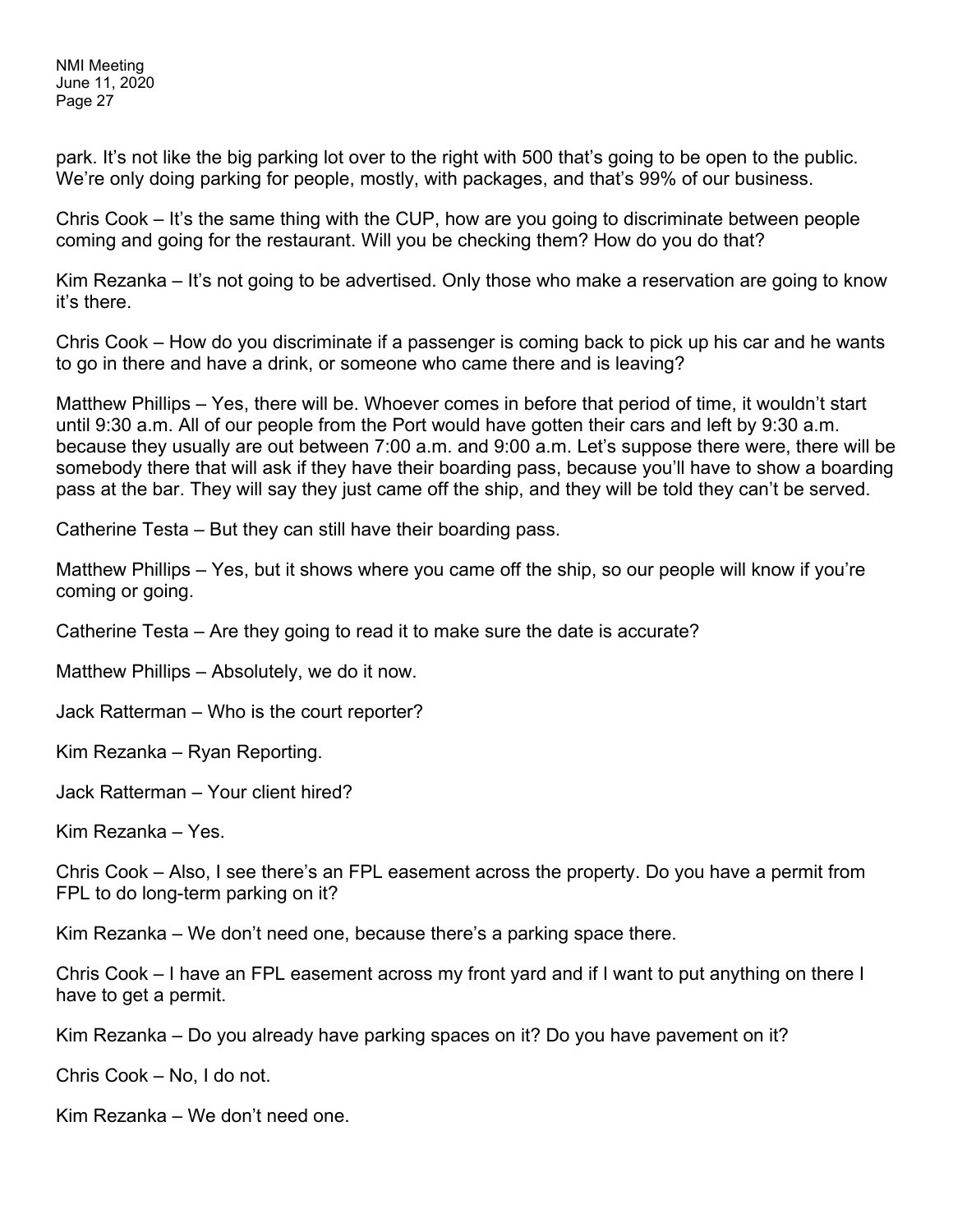Jeffrey Ball – Madam Chair, parking will need to be accounted for each of the uses within the buildings unless conditioned otherwise. What that means is that if they're going to have just overnight parking, then that site plan needs to show overnight parking and there's no building, storage, and uses.

Mary Hillberg – That's what I was asking for.

Kim Rezanka – I don't understand your statement, there was no question, I just don't understand what you're saying, though.

Jeffrey Ball – We just need to count the uses that are on the property and that they're conditioned. So, if we're going to say that 232 parking spaces are for the primary use of an overnight parking facility, or a commercial parking facility, that would be a condition of approval.

Gina Lindhorst – Clearly, it's a mixed-use property now, according to the plan here.

Jeffrey Ball – Correct.

Mary Hillberg – Did you want me to respond to that? What did you want me to say?

Jeffrey Ball –No, I'm just saying if the board chooses to move forward with approval, that would be one of staff's suggestions, to add that as a condition of approval.

Mary Hillberg – I see. Can you repeat it again? I wasn't understanding what you were saying.

Jeffrey Ball – The counted uses on the property are overnight commercial parking, which allows up to 232 parking spaces, with five parking spaces designated for employees only.

Mary Hillberg – Thank you.

The board recessed at 8:27 p.m. and reconvened at 8:32 p.m.

Mary Hillberg – Do we have a motion from the board?

Chris Cook – I have a couple of more questions.

Mary Hillberg – We can have a motion and a second and then we can have more discussion from the board. I'd like to have a motion and then more discussion. Or does the board want to discuss?

Jack Ratterman – I think it ought to go to Chris.

Chris Cook – On Administrative Policy 3 B., it asks if it would cause a material reduction of 5% or more in the value of existing abutting lands or improved development. In the staff notes, they refer to Section 62-1901(c), that refers to abutting properties suffers a 15% in reduction. What's the difference between the two?

Jeffrey Ball – We're representing what the Code states; we're not telling anybody whether there's a loss of property value, only a property appraiser that's licensed and certified would be able to provide that information, so staff is not saying there is going to be a reduction in property values.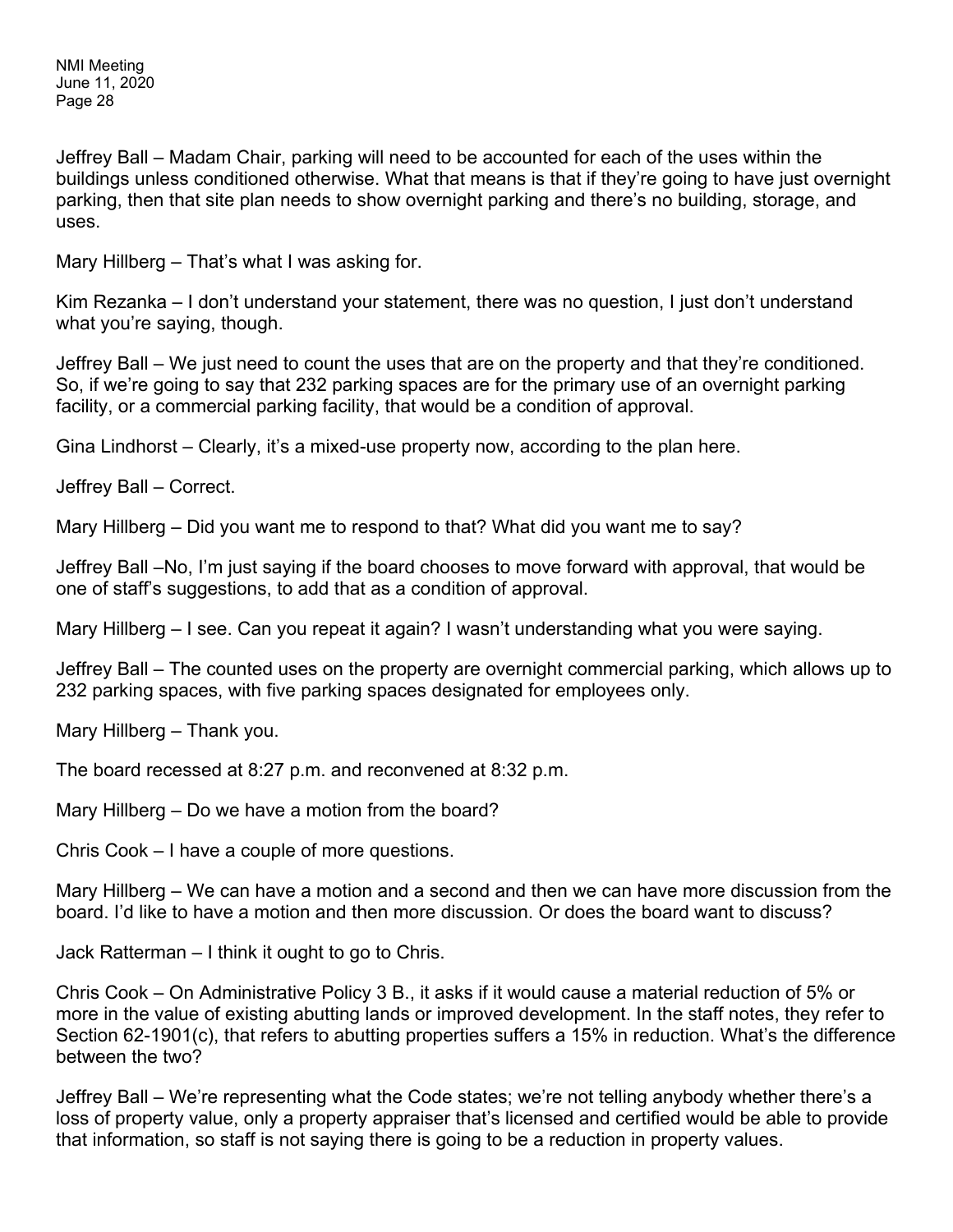Chris Cook – Is the threshold 5% or is it 15%?

Mary Hillberg – I noticed that too, and wondered which it was.

Jeffrey Ball – Let me find it in the staff comments. This is just referencing Section 62-1901c2a, burdening adjacent or nearby uses increasing existing traffic and the closest arterial or collector road by more than 20%.

Jim Carbonneau – We're talking about property value.

Jack Ratterman – It's 15%.

Chris Cook – It's 62-1901(c).

Jeffrey Ball – It's 15%, and it's on the bottom of Page 9.

Kim Rezanka – It's conflicting with the administrative policy and the comprehensive Plan that says 5%, if that's not a typo.

Jeffrey Ball – I will take a look at that.

Gina Lindhorst – It says 5%, 15%, and 10%.

George Ritchie – All three numbers are in the Code. When you look at the Comprehensive Plan there is that Policy 3 that talks about the 5%. In the CUP worksheet, it talks about 10% and 15% as potential losses that would need to be justified. So, there's a review criteria that we would start with, looking at potential depreciation versus what we further look at as part of the CUP application. All three numbers are listed and identified.

Mary Hillberg – If all three numbers are correct, which one would you use?

George Ritchie – If we were to think that there was an actual depreciation, then we would get an MAI appraiser to appraise that to see what that reduction would be. Then there is a 10% threshold and a 15% threshold that could potentially impact the property, so there's different numbers for different steps of review.

Catherine Testa – Regarding the decrease in the value of property, who hires the appraiser? Who would be responsible for that? The individual homeowners?

Mary Hillberg – For instance, Mr. Smith here, who lives in the neighborhood, if he wants to find out whether or not his property would be diminished in value, he would hire an appraiser and the appraiser would give him the appraisal and he would pay for that.

Jeffrey Ball – Let me interject, it would be the burden for the County to hire an appraiser, and then the applicant would have the opportunity to rebut that and hire their own appraiser.

Catherine Testa – So, the homeowners can request the County to have the appraisal done on their behalf?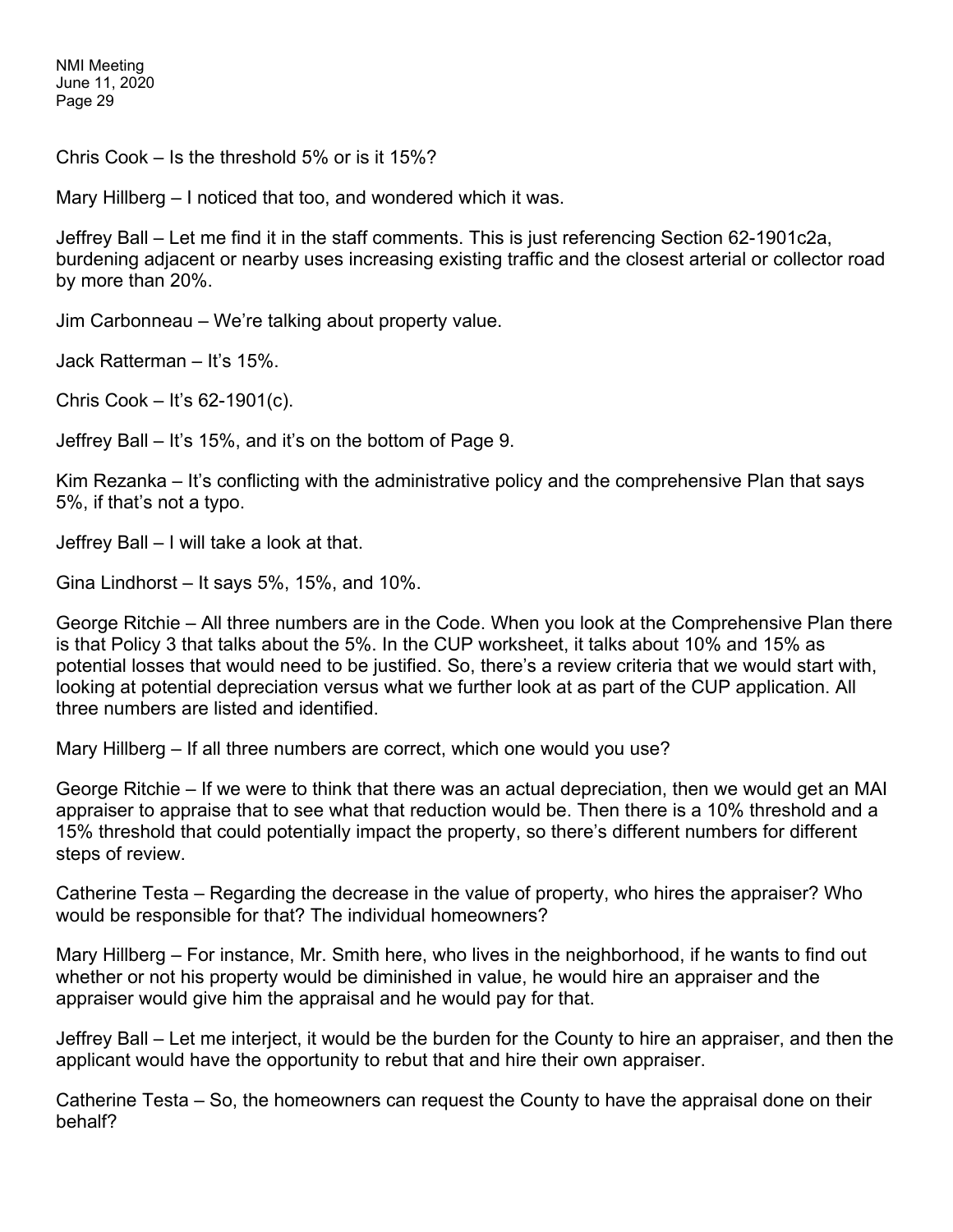George Ritchie – Not that I'm aware of. I think if the Commission decided they felt there was a reduction, they would hire somebody to review that and get an actual appraisal to show that this hurts the area. Then the applicant would hire their own appraiser to evaluate what the County had found.

Catherine Testa – So, only if the County Commissioners think there might be a reduction in value?

George Ritchie – Correct.

Mary Hillberg – Actually, there have been other instances where members of the community have gotten their own appraisal, and they can do that. It was off of Chase Hammock where people got their own appraisal of the changes that were possible.

Jeffrey Ball – There is nothing in our Code that would prevent the property owners from submitting that as evidence.

Mary Hillberg – The County could do it if they wanted to, I suppose, but I've never heard of the County doing it.

Gina Lindhorst – On Page 7 of the staff comments it says restaurants with more than 50 seats – which this is supposedly going to have at least 100, it says no alcoholic beverages shall be sold within 300 feet of the lot line of a school, but the bus stop, which is going to be open…..how long is the bus stop open? A half-hour at the most?

Jack Ratterman – 7:00 a.m. to 5:00 p.m.

Gina Lindhorst – No, it's not open that long, but there are several buses that will stop there within 300 feet and that seems like a contradictory issue.

Jeffrey Ball – If that bus stop serves elementary, middle, and high schools, then there are three different bus times in the morning, and three different bus times in the evening.

Mary Hillberg – There are also disability buses that stop as well.

Jeffrey Ball – I'm not aware of what the A.D.A. requirements are for a bus stop.

Gina Lindhorst – Per need, usually. I'm just concerned about that being an issue here in particular because of the one entrance to this neighborhood that has children that live there; it's not an adultonly neighborhood. There's only one in and out access to that neighborhood.

Jim Carbonneau – I'm confused on what the real numbers are that we're looking at with regard to parking spaces. Is it 230 that are going to be able to book?

Mary Hillberg – 232 parking spaces.

Jim Carbonneau – 232 plus the five for employees.

Gina Lindhorst – It doesn't say anything about extra long vehicles or anything like that.

Mary Hillberg – Those are the parking spaces, not the movement of people and the changing of cars.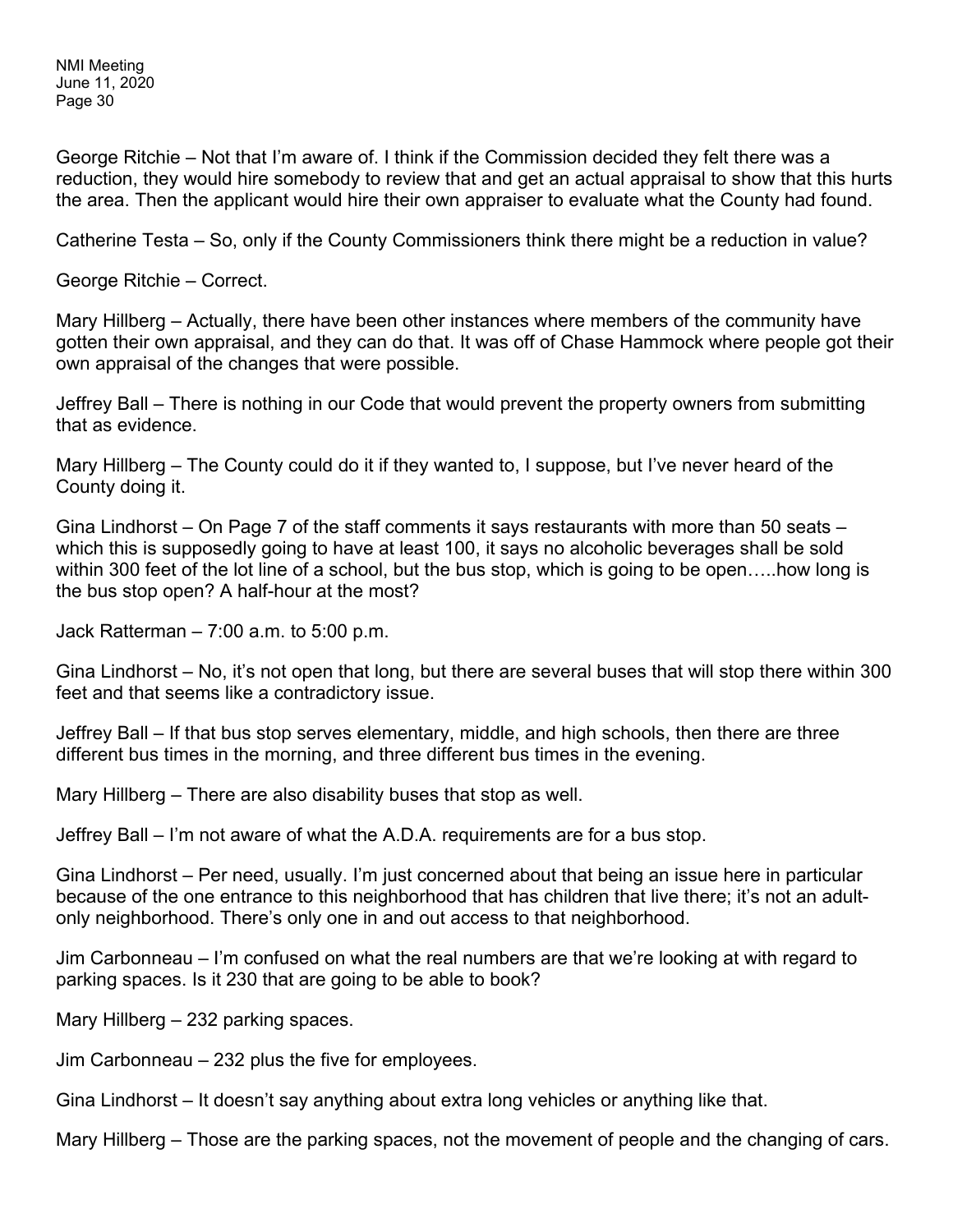Jim Carbonneau – In looking at the other three proposed parking lots, we're looking at a total potential of 1,300 parking spots between this property and the Barge Canal. We have to consider that the U-turn northbound, over the Barge Canal, and turning back into the new Crossings there on the canal, then we've got Egret's Landing to the north that's going full guns, and I noticed they've now cut the new entranceway into the Savannah Trace just about 400 feet north of this.

Jack Ratterman – Calvary Chapel.

Jim Carbonneau – Yes, that area. The density of the traffic coming off the space center in the afternoon is miserable. We're looking at the peak times here in the morning of the northbound traffic with the growth at the space center ever-increasing with Blue Origin now and SpaceX and the other major companies going in out there. I think we need to take into consideration the impact of that road and the traffic and the people.

Mary Hillberg – And also the aspect of the compatibility of the business with the surrounding area.

Jim Carbonneau – The traffic study we keep talking about has historical data, and how old is that data?

Gina Lindhorst – It's not taking into consideration all the growth that's been approved but hasn't happened yet.

Jim Carbonneau – Exactly. I'm very concerned about the density of the population and the traffic.

Mary Hillberg – And there's going to be growth at the space center as well.

Jim Carbonneau – I'm very concerned about the density and the population we're looking at, and the traffic.

Gina Lindhorst – It's a very congested area, it doesn't have a stop light so people can stop and turn.

Mary Hillberg – As far as the bridge is concerned, my impression is that the bridge doesn't open for a period of time early in the morning, and then it can open every half-hour throughout the rest of the day, and the boats have the right-of-way.

Jim Carbonneau – Whether they adhere strictly to that schedule is up for debate, but there are navigational regulations.

Mary Hillberg – Right, and they can open every 30 minutes.

Jack Ratterman – You have to remember that bridge has problems.

Jim Carbonneau – With regard to the school buses, I know people who work along State Road 3 who go to work early and bring their children to work, and they are also getting on the school buses. The applicant questioned by children are not being picked up at their homes, but there is good reason why they are not.

Gina Lindhorst – The routes are done according to what the School Board says to do. I have a question about the traffic study again. We're proposing this one considerably small parking lot, but the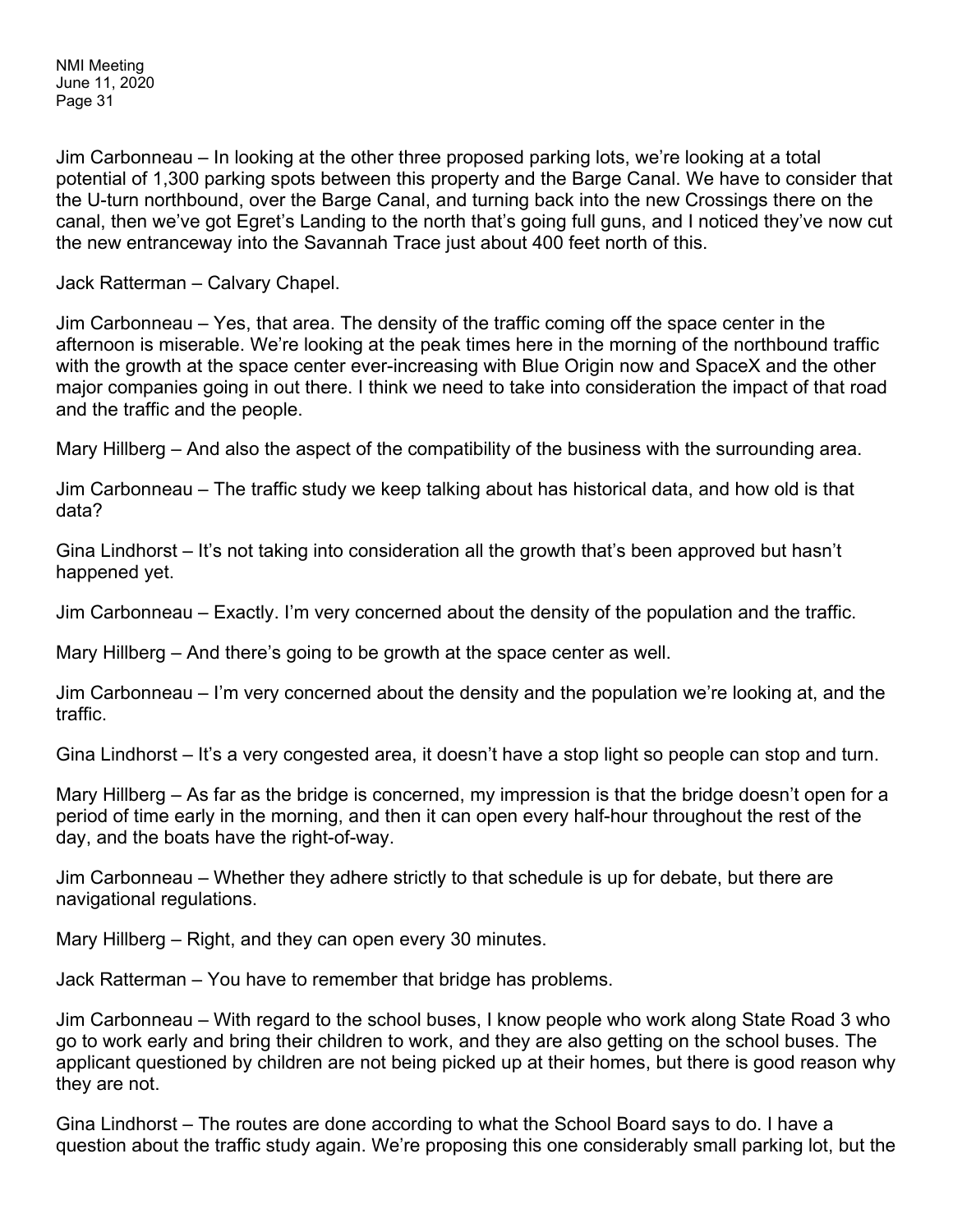cruise terminals, the Port, really wants to operate seven days a week, and bring in bigger and bigger boats, and they are clearing and dredging as fast as they can to have lots and lots of cruises, so we can't just expect five days a week. And I'm not in favor of a full-liquor bar at the front of a neighborhood, even for just a couple of hours a day, it just doesn't seem like a good thing.

Mary Hillberg – I agree with that and I'm concerned about the safety issues and compatibility with the surrounding area, and the traffic issues, as well as the Administrative Policies that North Merritt Island representative outlined. Those are designed to make our community compatible and to keep it together to build it correctly. If we don't pay attention to those anymore, I don't know if we're really serving the community well. I'm ready for a motion.

Gina Lindhorst – For the removal of the existing BDP, I recommend approving that. Then the CUP for alcoholic beverages, I recommend denying that on the basis of Administrative Policies 3 A. and B., and Administrative Policy 4 A. And I recommend denial for a CUP for overnight commercial parking according to Administrative Policy 5 B. and Policies 3 A., B., and 4 A. as well.

Mary Hillberg – We have a motion to approve #3 and deny #2 and deny #1, is that correct?

Jeffrey Ball – As far as I understand your motion, it would be approval of #1, which is the removal of the BDP, and then denial of the CUP for alcohol, and then denial for the commercial overnight parking lot.

Mary Hillberg – Right, I was asking if that was what she was saying, those three.

Jeffrey Ball – You had them….

Mary Hillberg – I had them all wrong. Do we need a motion for each one separately?

Jeffrey Ball – No, it can all be one motion.

Mary Hillberg – One motion to deny, deny, approve? Let's do it separately. For #1, CUP for overnight commercial parking lot. There's a motion to deny.

Jim Carbonneau – I second.

Chair Mary Hillberg called for a vote on the motion as stated and it passed unanimously.

Mary Hillberg - #2, CUP for alcoholic beverages, full-liquor for on-premises consumption in conjunction with a restaurant in a PIP zoning classification. The motion is to deny. Is there a second?

Jim Carbonneau – I second.

Chair Mary Hillberg called for a vote on the motion as stated and it passed unanimously.

Mary Hillberg – #3, removal of an existing BDP. There's a motion to approve that. Is that your motion?

Gina Lindhorst – Yes.

Motion died for lack of a second.